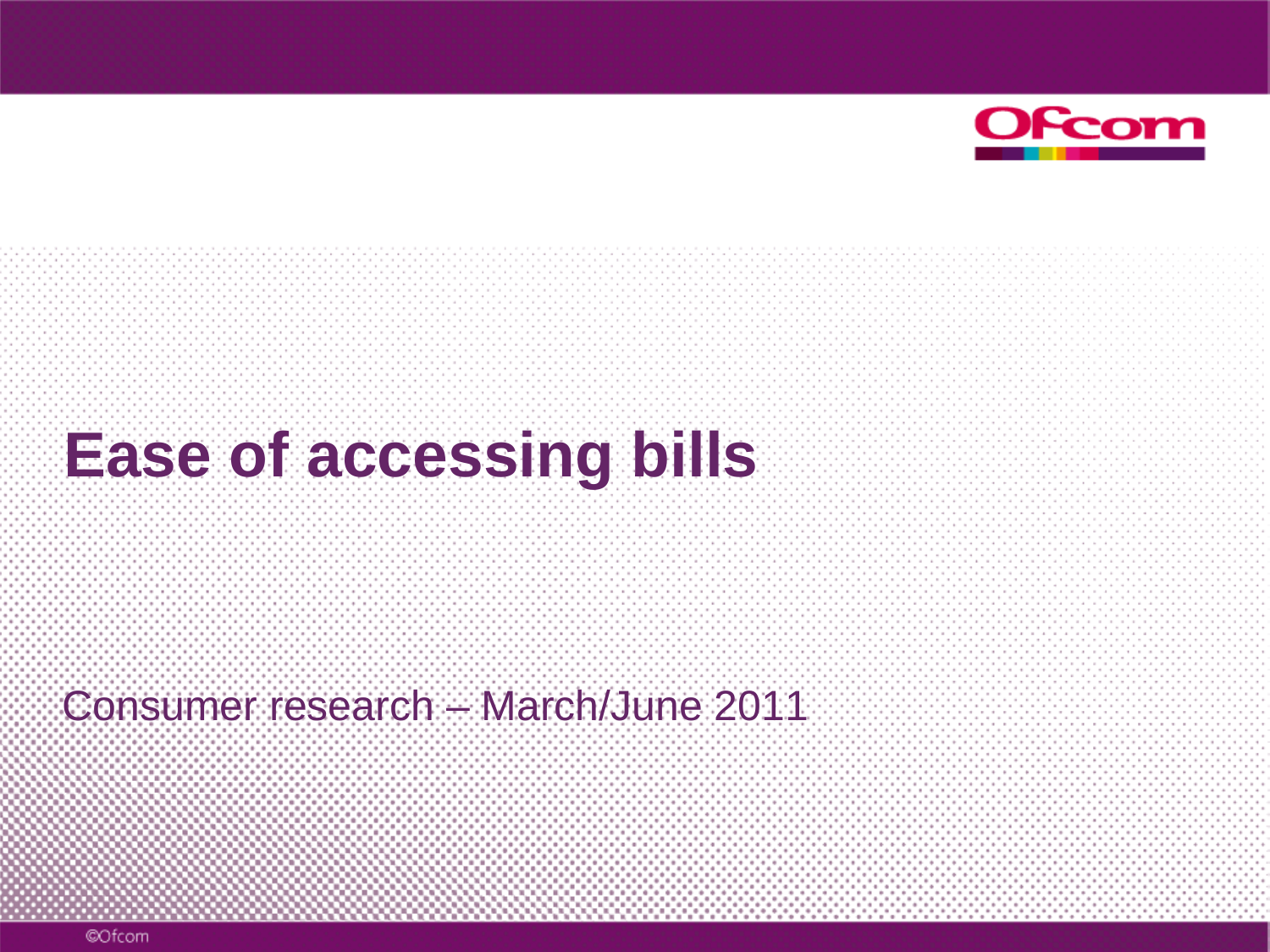### **Contents**

- Methodology
- Background and objectives
- Executive Summary
- Main findings
	- Billing options
	- Notification of charges
	- Frequency of checking bills
	- Ease of accessing bills
	- Time taken to access bills
- Annex A Questionnaire 1
- Annex B Questionnaire 2

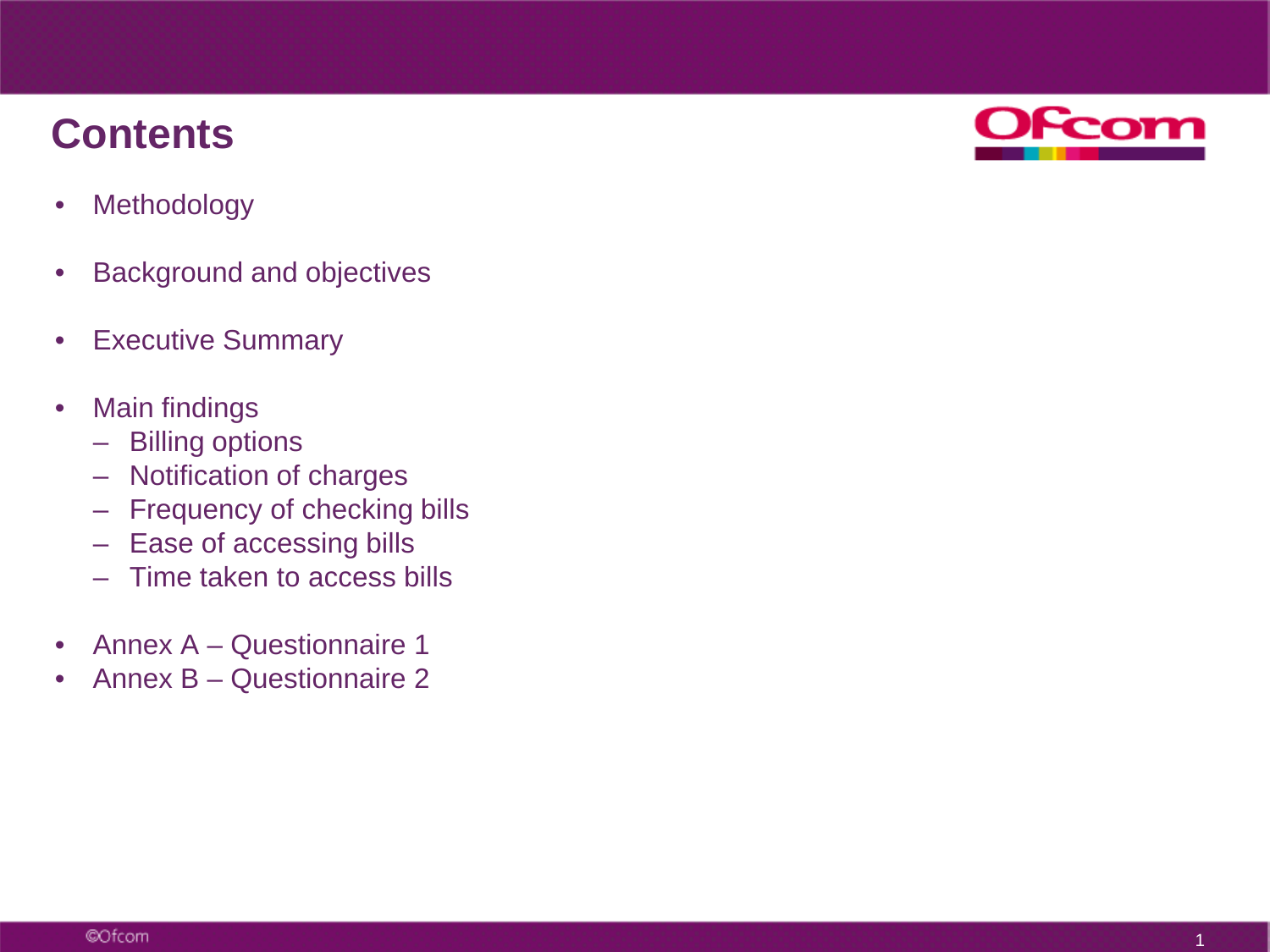### **Methodology**



#### **Survey methodology**

- Ofcom ran two short surveys on the TNS weekly face to face omnibus. The total sample is representative of UK adults aged 16+ (March) and GB adults aged 16+ (June). The questionnaires are contained in the annex to this report.
- The surveys were conducted during March 2011 and June 2011. In March the survey achieved a total of 762 fixed line customers, 385 fixed broadband customers, 729 mobile contract customers, 408 Pay TV customers and 659 purchasing a bundle on a single bill. In June the survey achieved a total of 369 fixed line customers, 163 fixed broadband customers, 697 mobile customers, 169 Pay TV customers and 348 purchasing a package on a single bill
- Data referred to as 'significantly' different have been tested at 99% confidence interval and where findings are reported as 'indicative' these tested positive at 95%.

#### **Definitions**

- *Bundle*  purchases other services from fixed broadband provider and receives a single bill covering all these services
- *Standalone purchaser*  purchases no other services from fixed broadband provider OR purchases other services from fixed broadband provider but receives a separate bill for fixed broadband.
- Analysis by market is based on standalone purchasers as detailed above.
- In order to put the findings from this survey in context this report contains references to Ofcom's Technology Tracker data. The full data tables from this survey can be accessed via the website [http://stakeholders.ofcom.org.uk/market-data](http://stakeholders.ofcom.org.uk/market-data-research/statistics/)[research/statistics/](http://stakeholders.ofcom.org.uk/market-data-research/statistics/)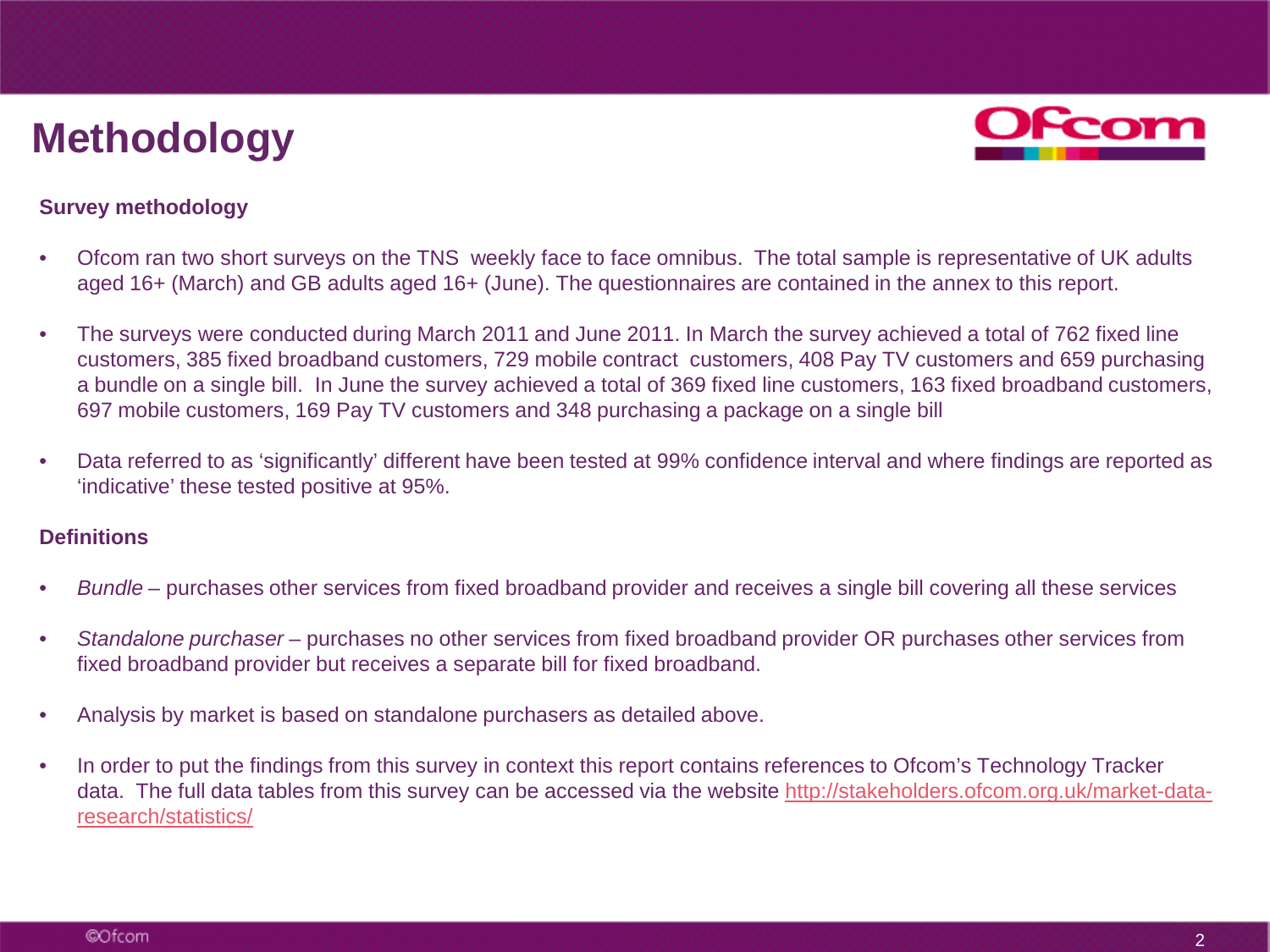### **Background and objectives**



• In September 2010 Ofcom published a consultation on switching processes in the UK communications sector. The focus of this consultation was to develop a strategic approach to switching processes and explore ways of improving switching processes (where appropriate) in order to deliver positive consumer experiences and good competition outcomes across the communications sector.

• To support the development of options for inclusion in the second consultation which will focus on switching fixed line and fixed broadband services on BT's copper network (where there is evidence of greatest harm) additional research was required.

• The objective of this specific piece of research was to understand whether consumers receive paper or electronic bills and how easy it is for consumers to access their bills. One of the options that was being considered would require the consumer to get a Unique Service Number from their bill and for them to give this to the gaining provider to allow them to switch.

• The survey covered the following aspects of billing:

 $\triangleright$  extent to which consumers receive bills for their communications services

 $\triangleright$  format of the bills (paper or electronic)

 $\triangleright$  ease of accessing bills

• The survey covered each of the fixed line, fixed broadband, mobile contract, Pay TV and main bundle combinations (fixed and fixed broadband, fixed, fixed broadband and Pay TV).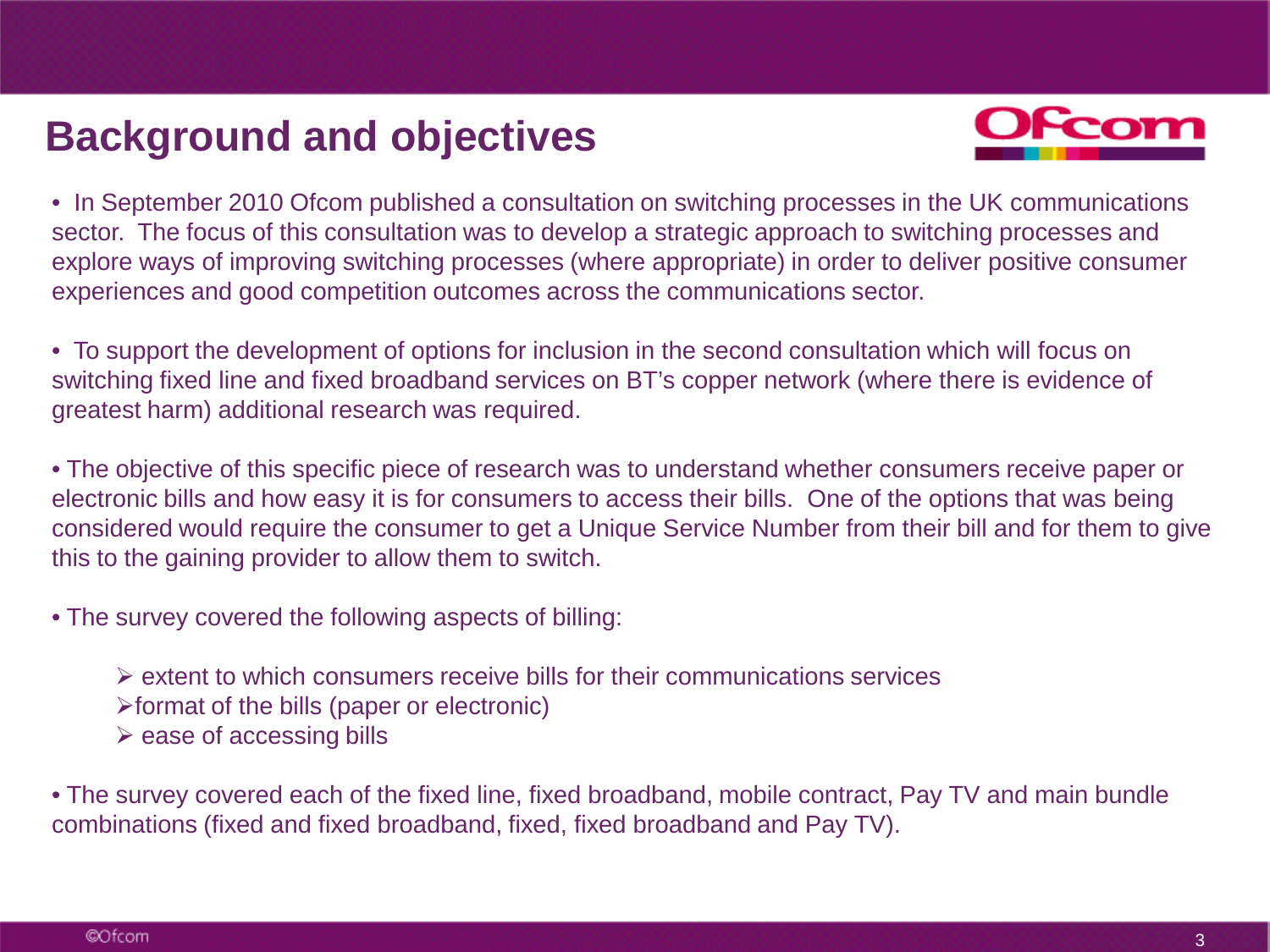### **Executive summary**

#### **Billing preferences**

- Most consumers in each market say they receive a bill. Pay TV<sup>\*</sup> is the market where consumers are least likely to receive a bill (37% say they do not) followed by those purchasing fixed broadband as a standalone product (17%).
- Preferences for online vs. paper billing vary by market. In the fixed line standalone market there is an overall preference for paper billing, compared to fixed broadband and mobile contract standalone markets where there is a preference for online billing. For bundles preferences are polarised at an overall level but clear preferences are demonstrated by demographic within this market.
- Preferences vary within market largely by age. Older consumers in each of the mobile, fixed line and bundled markets are more likely to receive paper bills than online bills. C2DE consumers in each of these markets were also more likely to receive paper bills.
- Some consumers receive some form of notification of their charges. Largely this is in addition to receiving a bill. Around four in ten consumers in the fixed line and fixed broadband markets say they receive some form of notification compared to around three in ten in the Pay TV market.

#### **Bill checking behaviour**

- Fixed line bills are most likely to always be checked (71%). Bill checking is significantly lower but broadly consistent across all other markets with around three in five always checking these and a further one in five sometimes doing so. Around two-thirds of consumers in the bundled market said they always check their bill.
- This behaviour also varies by age older consumers in each market are most likely to regularly check their bills.

#### **Ease of accessing bills**

• On average most consumers who receive a bill in each market say it would take them around 5-6 minutes to access their latest bill. Accessing bills is unsurprisingly easier for regular bill checkers (less than 5 minutes) however, those who say they rarely or never check their bills estimate it would take them between 5-10 minutes to access it.

\* Billing in the Pay TV market is likely to be somewhat dictated by the type of service being purchased i.e. top-up vs. monthly subscription however, this survey did not collect this data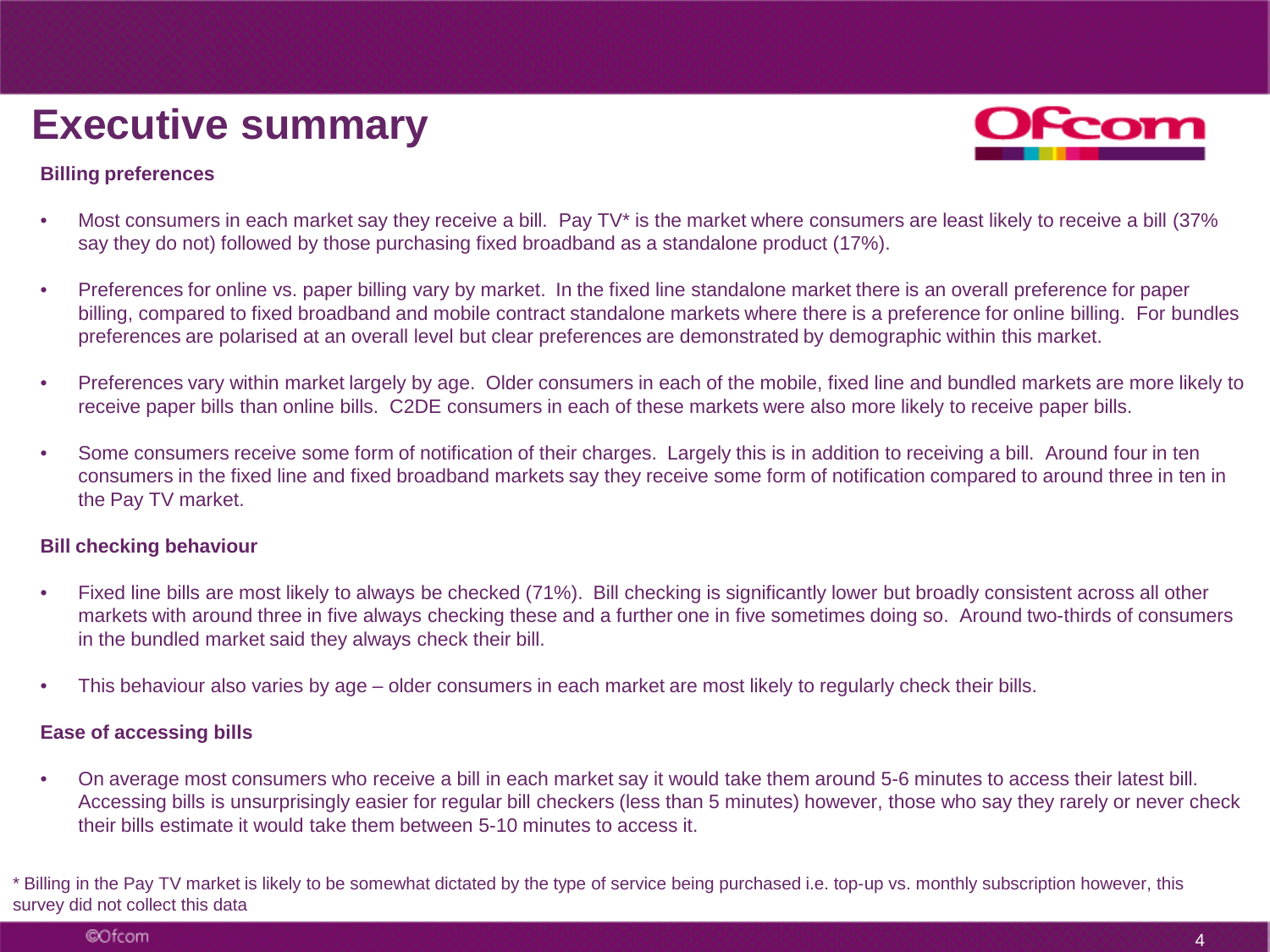### **Billing options by market**



Most consumers say they receive a bill for each of their communications services – Pay TV standalone purchasers are least likely to receive a bill.\* 17% of fixed broadband standalone purchasers say they do not receive a bill for this service

Online billing is most popular amongst mobile contract, bundled purchasers and fixed broadband customers.



#### **Whether receive a bill for their communications service/s**

Q6. Do you receive a paper bill, an online bill or both for your…..

Source: TNS face to face omnibus survey, March 2011

Base: All adults with fixed line (762), fixed broadband (385), mobile contract (729), Pay TV (408), Bundle (659)

Data for individual services are for standalone purchases – i.e. service not purchased as part of a bundle or receives separate bill for this service \*NOTE: Billing in the Pay TV market is likely to be somewhat dictated by the type of service being purchased i.e. Top-up vs. monthly subscription however, this survey did not collect this data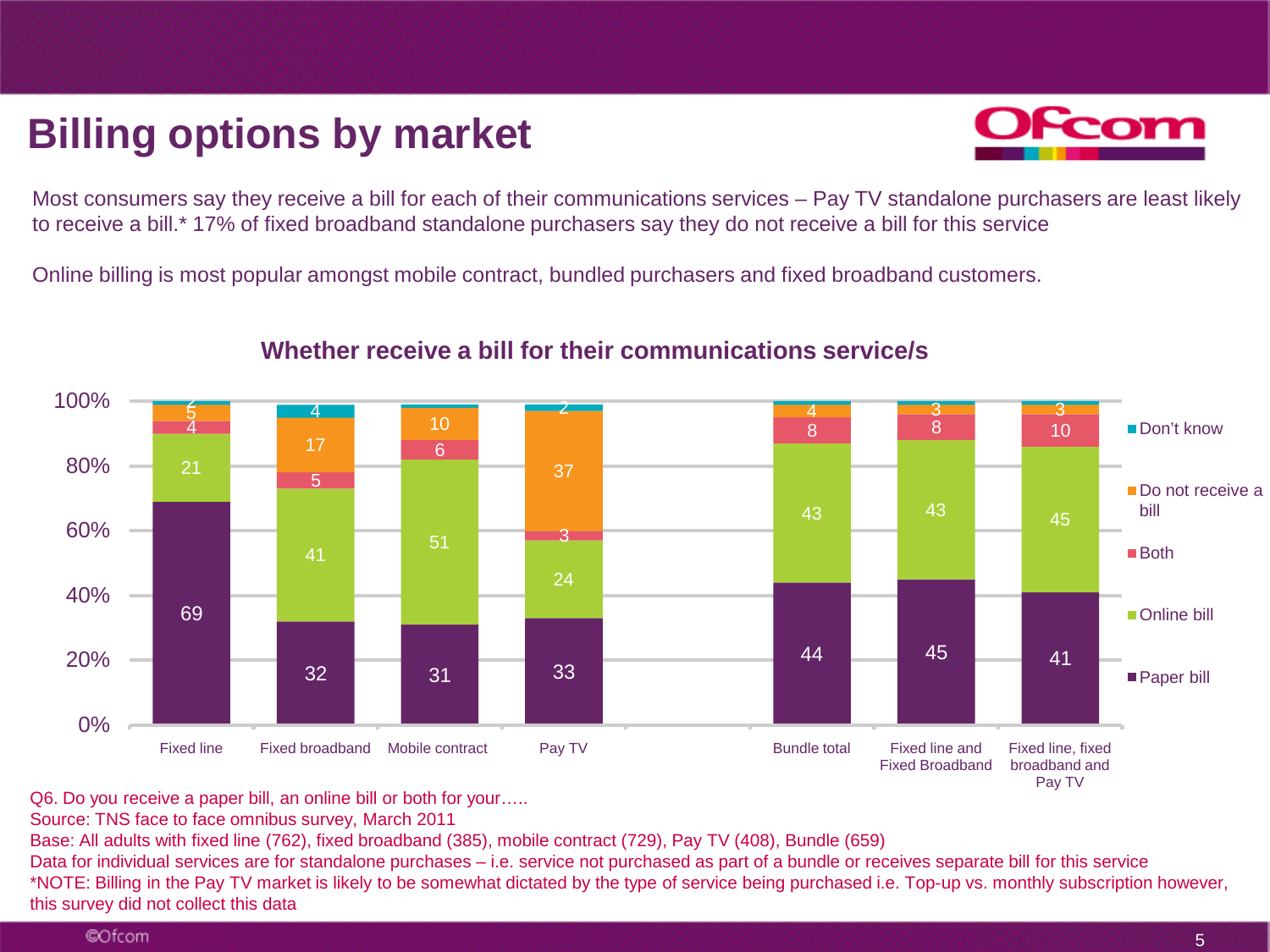### **Bill and/or notification of charges**



Receipt of some form of notification of charges is most common in the bundled markets (47%) - particularly amongst triple-play bundlers (54%).

Around four in ten in each of the fixed and fixed broadband markets say they receive some form of notification of their charges which compares to around three in ten in the Pay TV market.

#### **Whether receive a bill and/or notification of monthly/quarterly charges for communications service/s**



Q6. Do you receive a paper bill, an online bill or both for your…..Do you receive any notification of your monthly/quarterly charges for your….? Source: TNS face to face omnibus survey, June 2011 [survey results not directly comparable with those on previous slide as run on later survey] Base: All adults with fixed line (369), fixed broadband (163), mobile total (697), Pay TV (169), Bundle (348) Data for individual services are for standalone purchases – i.e. service not purchased as part of a bundle or receives separate bill for this service NOTE: Mobile data is amongst all mobile customers - around half of mobile customers use prepay services which explains the higher level of 'no bill or notification' in this market. The mobile data is not directly comparable to data on previous slide which is based on contract customers only.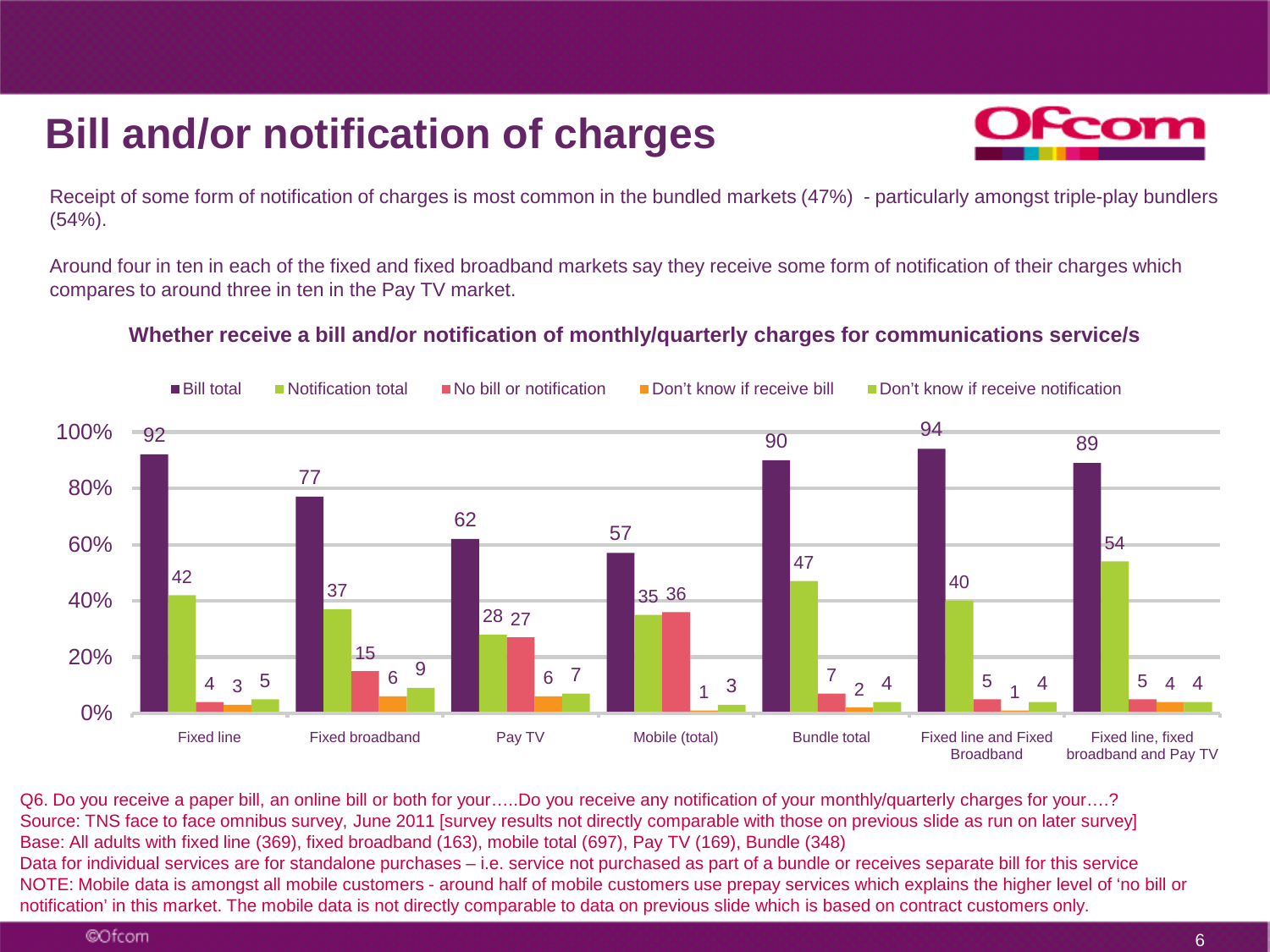### **Notifications and/or bills**



Only in a minority of cases do consumers say they receive only a notification of their charges as opposed to both some form of notification alongside a bill.

The proportion of don't know responses is inflated by the proportion of consumers unsure whether they receive a notification – the majority of those in this don't know category said they do receive a bill.



### **Whether receive bill and/or notification of charges**

Q6. Do you receive a paper bill, an online bill or both for your…..Do you receive any regular notification of your monthly or quarterly charges? Source: TNS face to face omnibus survey, June 2011

Base: All adults with fixed line (369), Mobile (697), Fixed broadband (163), Pay TV (169), Bundle (348) Data for individual services are for standalone purchases – i.e. service not purchased as part of a bundle or receives separate bill for this service

NOTE: Where respondents were unable to answer either one of the questions relating to receipt of bill or notification responses have been allocated to don't know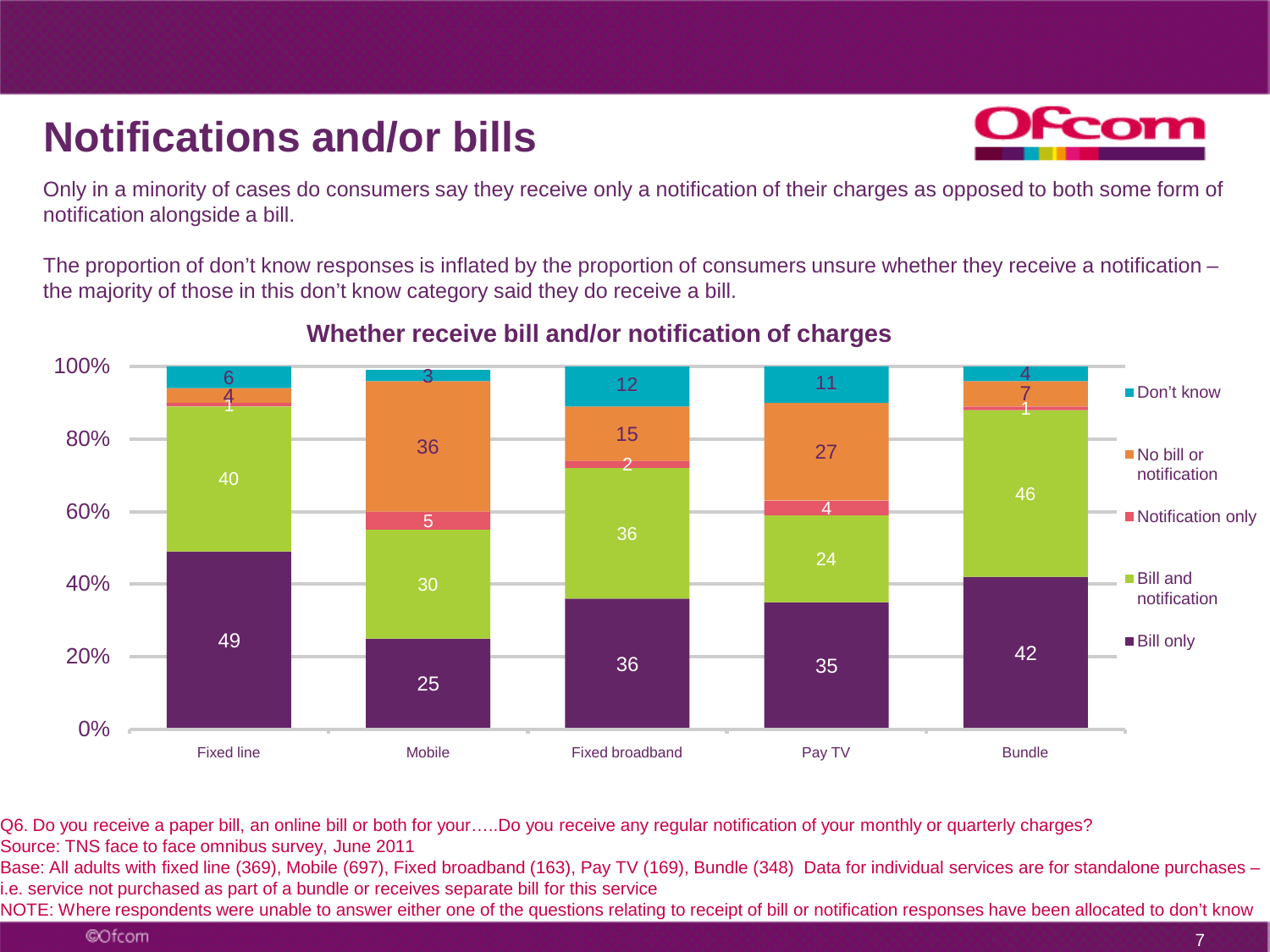### **Type of notification received**



Emails are the most common form of notification received in the bundle market with around a quarter of consumers saying they receive an email notifying them of their charges. Slight differences in the types of notification received are noted amongst different bundle options – a quarter of triple-play bundlers (including Pay TV) say they receive a letter notifying them of their charges which compares to just over one in ten (13%) amongst those purchasing just fixed line and fixed broadband services.

In the fixed line market it is more common for consumers to receive a letter notifying them of their charges (30%) and unsurprisingly in the mobile market consumers are more likely to receive a text message than any other market (16%).



#### **Whether receive notification of charges for their communications service/s**

Q6. Do you receive a paper bill, an online bill or both for your…..

Source: TNS face to face omnibus survey, March 2011

Base: All adults with fixed line (762), fixed broadband (385), mobile contract (729), Pay TV (408), Bundle (659)

Data for individual services are for standalone purchases – i.e. service not purchased as part of a bundle or receives separate bill for this service NOTE: Billing in the Pay TV market is likely to be somewhat dictated by the type of service being purchased i.e. Top-up vs. monthly subscription however, this survey did not collect this data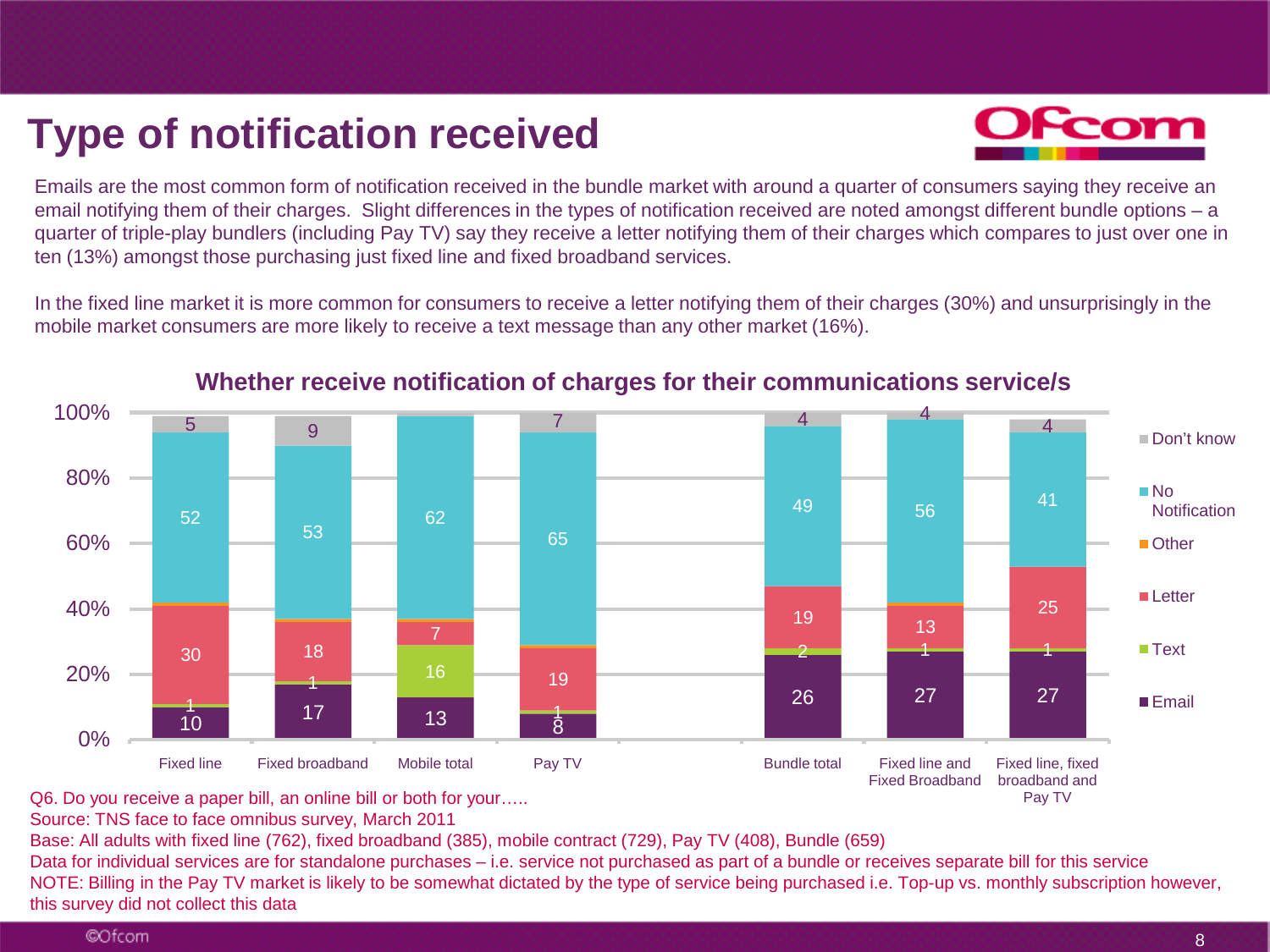### **Fixed line standalone purchasers**



Ofcom's Technology Tracker data (W1 2011) suggests standalone purchasers account for just under half of fixed line consumers – with the remaining half purchasing this service as part of a bundle

Billing preferences vary by age and socio-economic group. Paper billing is more popular amongst older consumers (65+) and C2DE socio-economic groups. C2 groups and those aged 55-64 are the most likely to say they do not receive a fixed line bill (8% and 10% respectively)

1% of fixed line standalone purchasers say they only receive an online bill but do not have home internet access.



#### **Fixed line billing preferences by demographic**

Q6. Do you receive a paper bill, an online bill or both for your…..

Source: TNS face to face omnibus survey, March 2011

Base: All adults with fixed line (762) Data for individual services are for standalone purchases – i.e. service not purchased as part of a bundle or receives separate bill for this service \* small base size treat as indicative only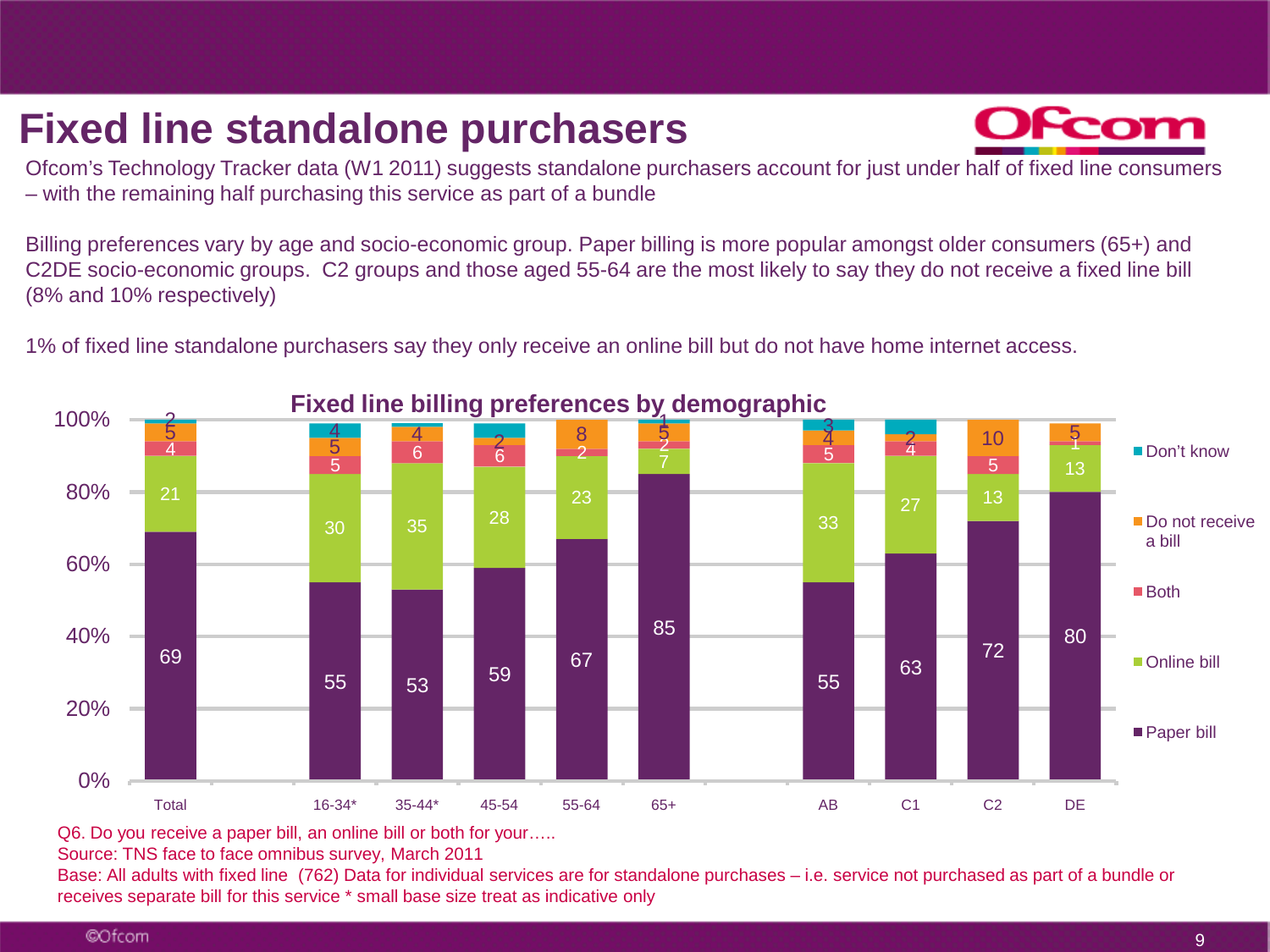### **Fixed broadband standalone purchasers**



Data from Ofcom's Technology Tracker (W1 2011) suggests that standalone purchasers make up around a third of fixed broadband consumers with the remaining two-thirds purchasing this service as part of a bundle.

Online billing (46%) is more popular in this market than paper billing (37%) although just under a fifth (17%) say they do not receive a bill at all for their fixed broadband standalone service.

There were few demographic differences in billing preferences – indications that C2 groups are less likely to say they receive a bill for this service.



#### **Fixed broadband billing preferences by demographic**

Q6. Do you receive a paper bill, an online bill or both for your…..

Source: TNS face to face omnibus survey, March 2011

Base: All adults with fixed broadband (385) Data for individual services are for standalone purchases – i.e. service not purchased as part of a bundle or receives separate bill for this service \* small base size treat as indicative only.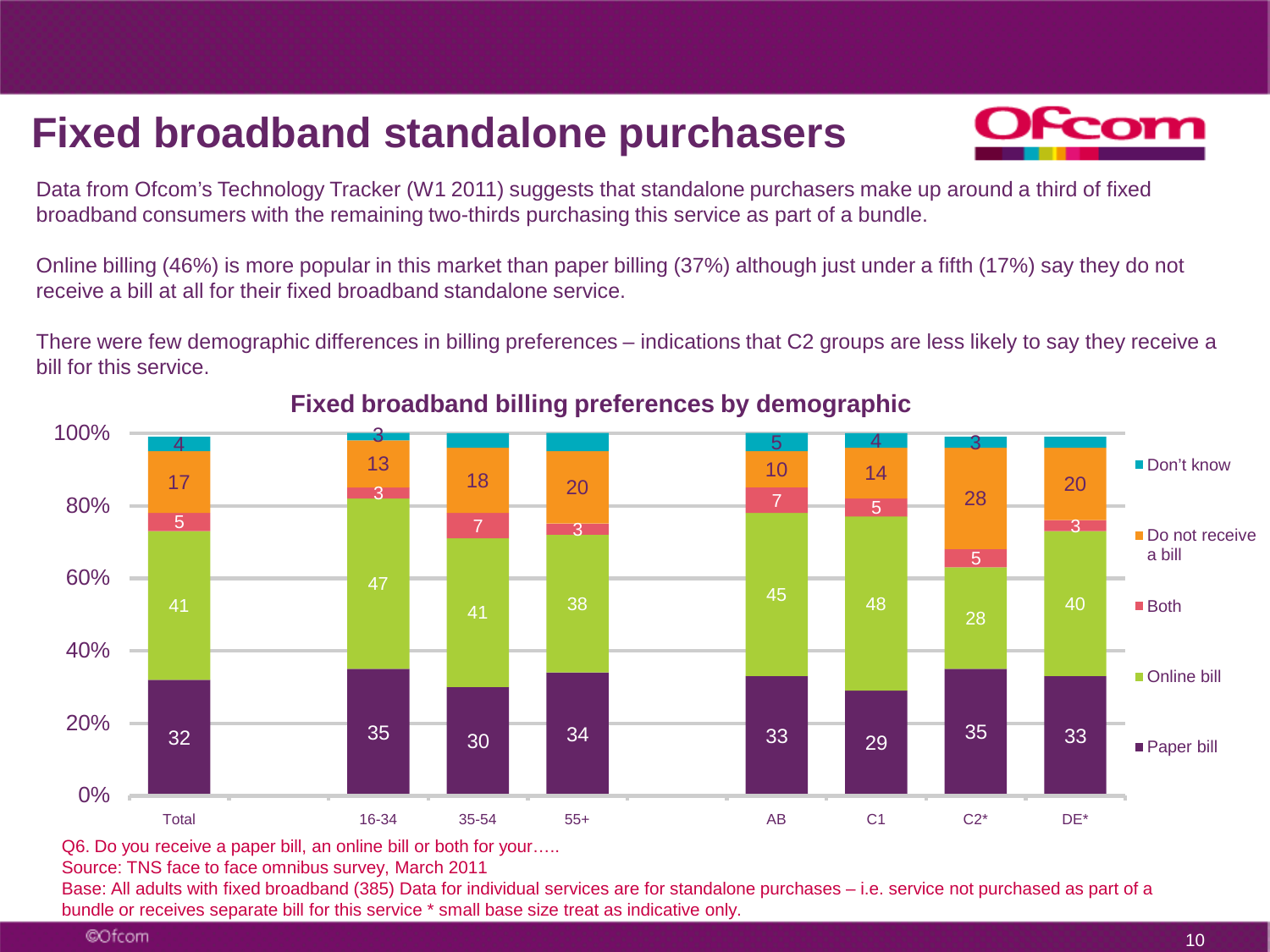### **Bundled purchasers (single bill)**



Ofcom's Technology Tracker (W1 2011) reports that just over half (53%) of adults purchase at least some of their home communications services as part of a bundle and 94% receive a single bill for this package. The most popular bundles include a combination of landline and fixed broadband.

Almost all (94%) bundled purchasers have internet access at home and at an overall level online billing (51%) is as popular as paper billing (52%) in this market.

Paper billing is higher than average amongst older 'bundlers' and those in C2DE socio-economic groups. Whereas online billing is more popular than paper billing for younger consumers in this market (16-44) and ABC1 groups.



#### **Bundle billing preferences by demographic**

Q46 Do you receive a paper bill, an online bill or both for your..... Source: TNS face to face omnibus survey, March 2011 Base: All adults with bundle of services which they receive on a single bill (659)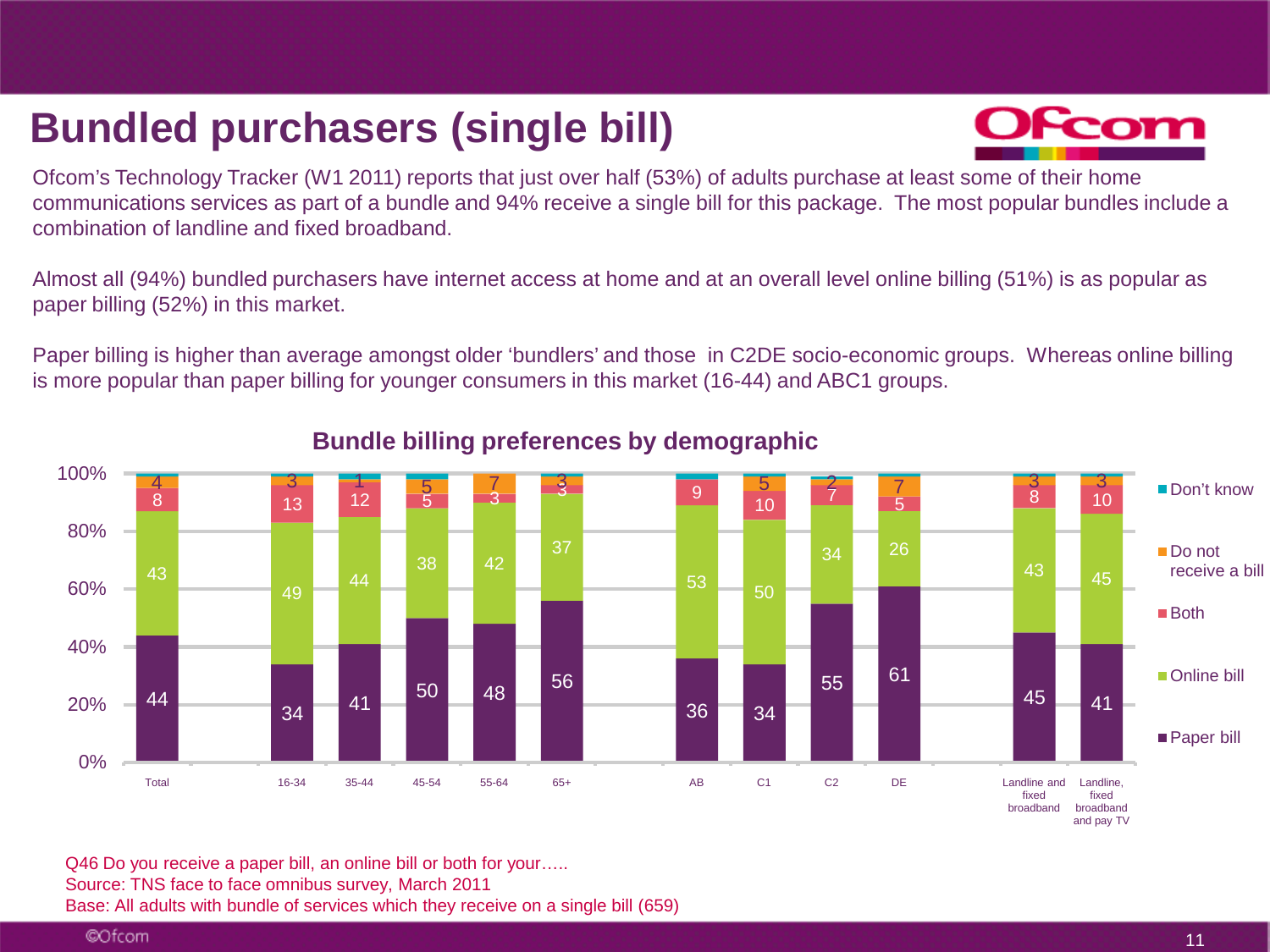### **Mobile contract standalone purchasers**



Data from Ofcom's Technology Tracker (W1 2011) reports that half (49%) of mobile customers subscribe to a monthly contract.

The majority of these consumers receive a bill for their service with one in ten saying they do not. Online billing is more popular than paper billing in this market with 57% of mobile contract standalone purchasers saying they receive an online bill – this compares to just over a third (37%) who say they receive a paper bill.

Billing preferences vary by age with older consumers in the market more likely to opt for paper billing than younger consumers. There are also varying preferences by socio-economic group with online billing preferred by significantly more AB consumers (71%) than DE (40%) who are significantly more likely than average to say they don't receive a bill at all.



**Mobile contract billing preferences by demographic**

Q6. Do you receive a paper bill, an online bill or both for your…..

Source: TNS face to face omnibus survey, March 2011

Base: All adults with contract mobile (729) Data for individual services are for standalone purchases – i.e. service not purchased as part of a bundle or receives separate bill for this service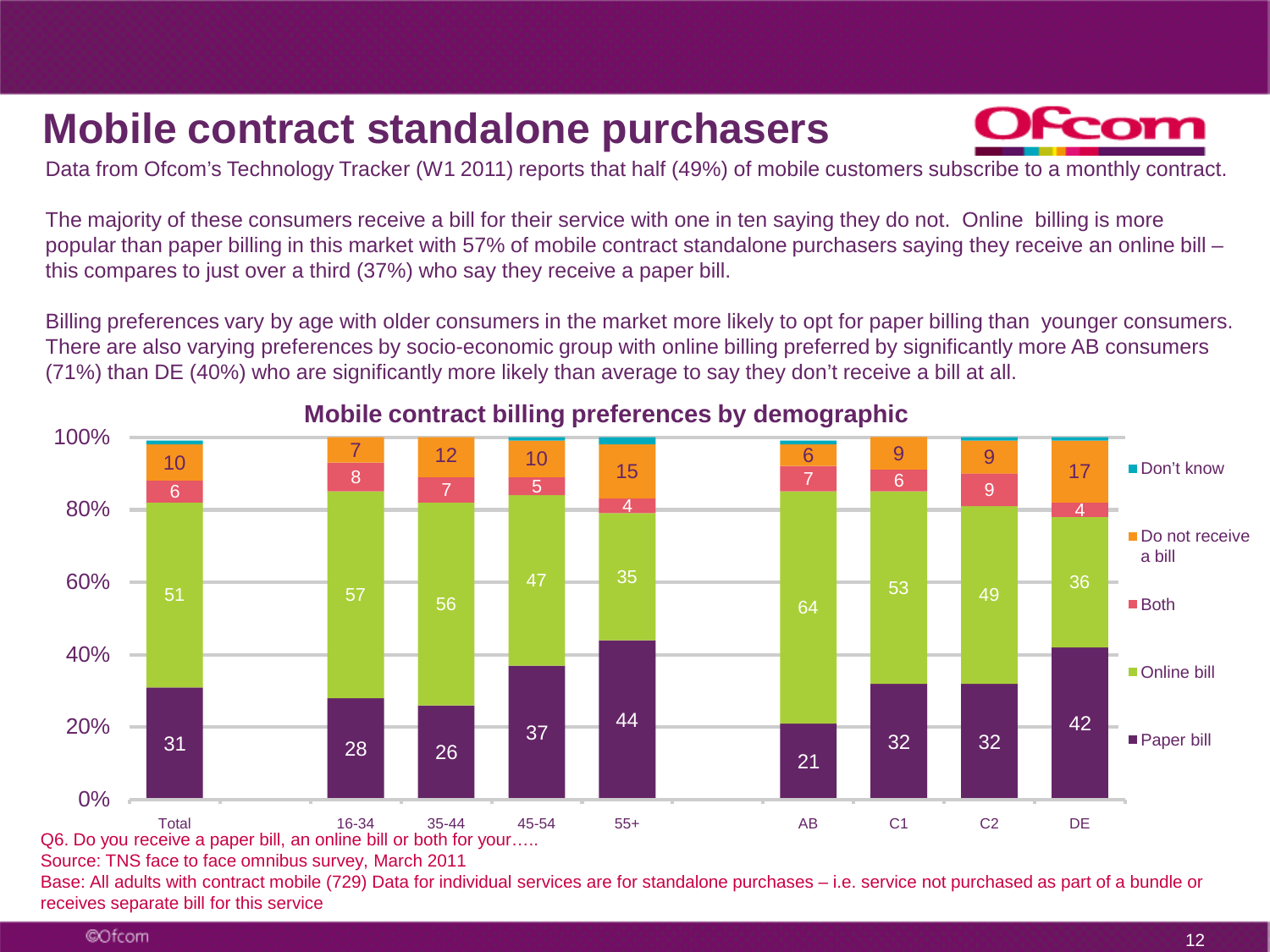### **Pay TV standalone purchasers**



Data from Ofcom's Tech Tracker (W1 2011) reports that just over half of Pay TV customers purchase this as a standalone service. It is likely that billing preferences in this market are driven to some extent by the type of Pay TV service being purchased i.e. Sky and Virgin monthly subscription services vs. top up Freeview services. There may be some correlation between billing preferences and the type of Pay TV package being purchased however, this study was not designed to look at this aspect.

Consumers in the Pay TV market (standalone purchasers) are least likely to say they receive a bill for this service. (37%) Of those that do, it is more likely to be a paper bill (36%) than an online bill (27%). Older consumers (55+) and those in C2DE socio-economic groups are least likely to say they receive a bill.

Younger consumers in this market are more likely to say they receive an online bill than no bill at all whereas C2DE socio-economic groups are more likely to not receive a bill. **Pay TV billing preferences by demographic**



Source: TNS face to face omnibus survey, March 2011

Base: All adults with Pay TV (408) Data for individual services are for standalone purchases – i.e. service not purchased as part of a bundle or receives separate bill for this service \* small base size treat as indicative only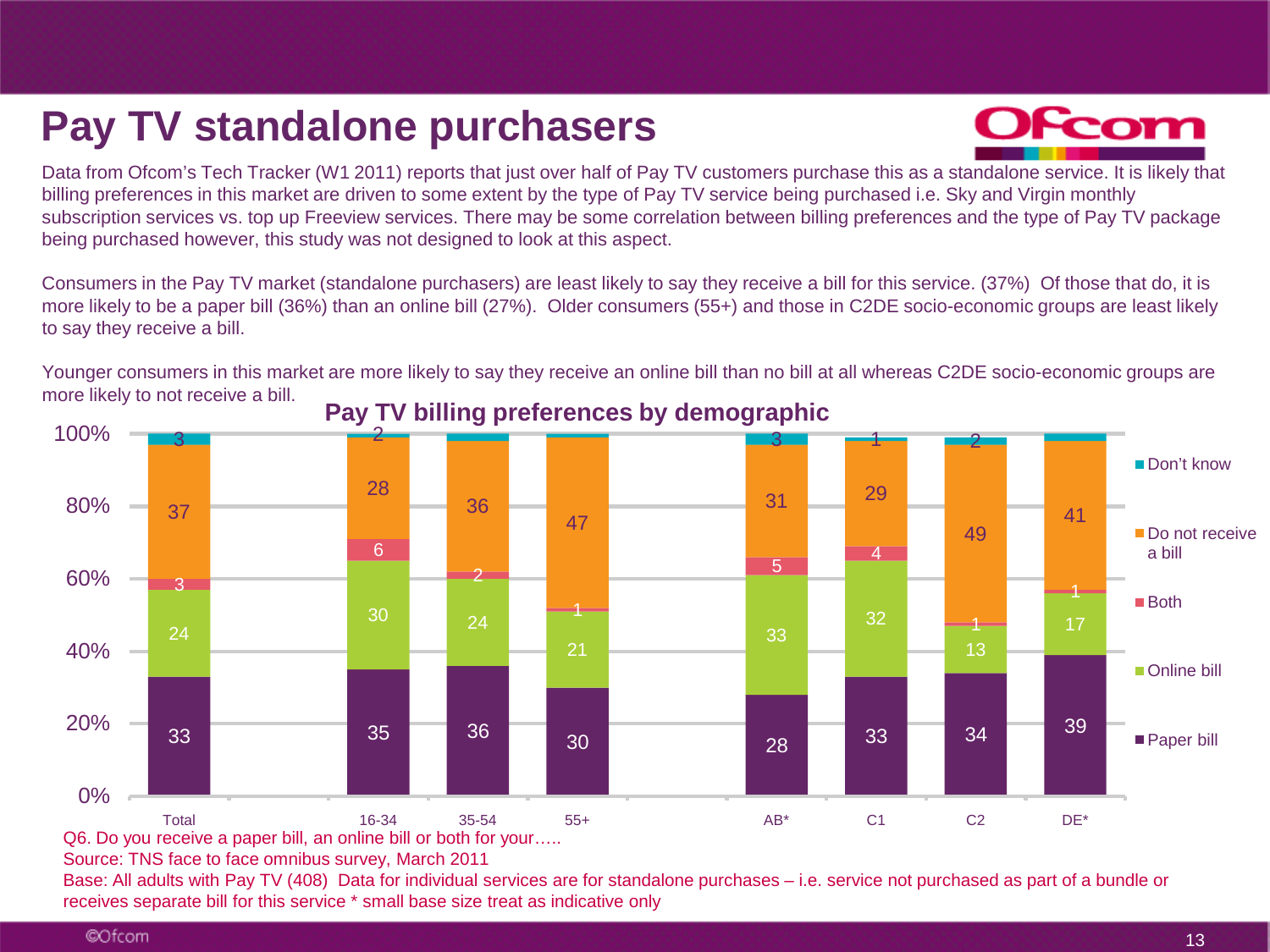### **Frequency of checking bills – by market**



Amongst those who receive a bill – the majority of consumers in each market say they at least sometimes check this – bill checking is most common amongst fixed line standalone (85%) and bundle purchasers (87%)

Around a fifth of standalone purchasers in the other communications markets said they rarely or never check their bills.



#### **How frequently consumers check their bills**

Q7. How regularly, if at all, do you check the bill for your…..

Source: TNS face to face omnibus survey, March 2011

Base: All aware of/bill received - with fixed line (709), fixed broadband (300), mobile contract (643), Pay TV (241), Bundle (626) Data for individual services are for standalone purchases – i.e. service not purchased as part of a bundle or receives separate bill for this service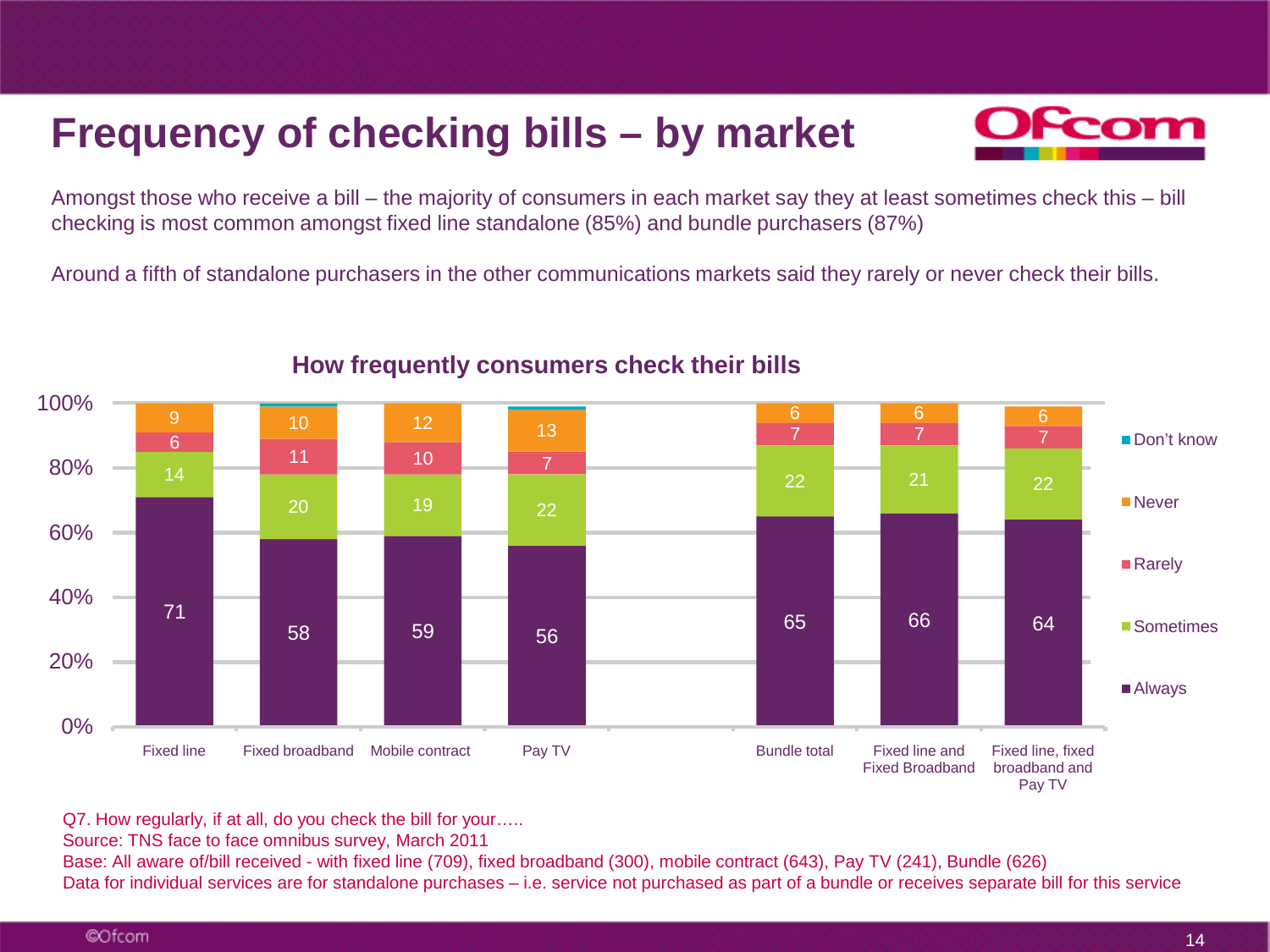### **Fixed line bill checking**



As noted on previous slide – regular bill checking is highest in the fixed line market. Older consumers are the most likely to always check their bill while younger consumers in this market are more likely say they sometimes check their bill.



#### **Fixed line bill checking by demographic**

Q7. How regularly, if at all, do you check the bill for your…..

Source: TNS face to face omnibus survey, March 2011

Base: All aware of/bill received - with fixed line (709)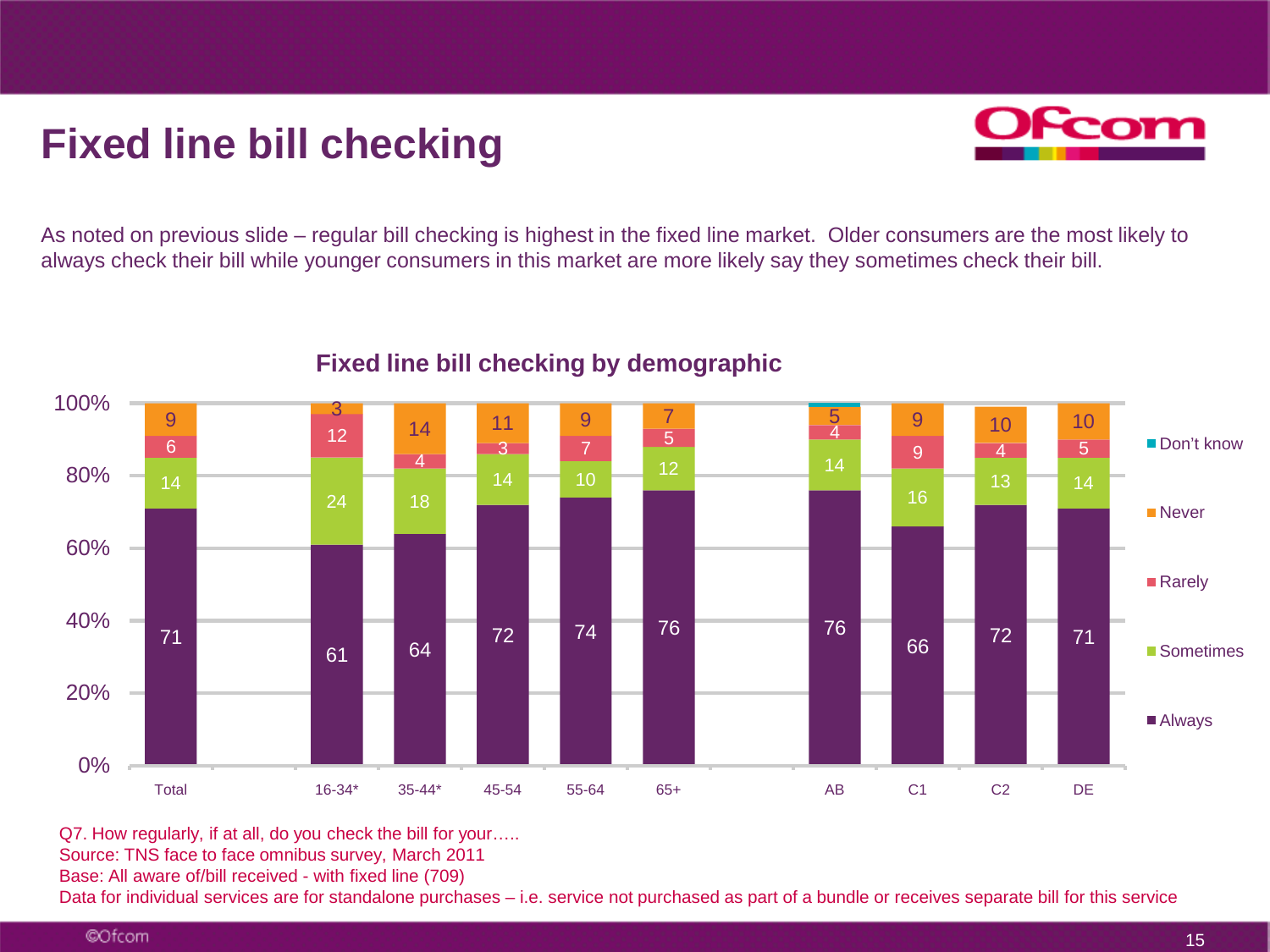### **Fixed broadband bill checking**



There are no demographic differences with regards to bill checking in the fixed broadband standalone market.



#### **Fixed broadband bill checking by demographic**

Q7. How regularly, if at all, do you check the bill for your…..

Source: TNS face to face omnibus survey, March 2011

Base: All aware of/bill received – with fixed broadband (300)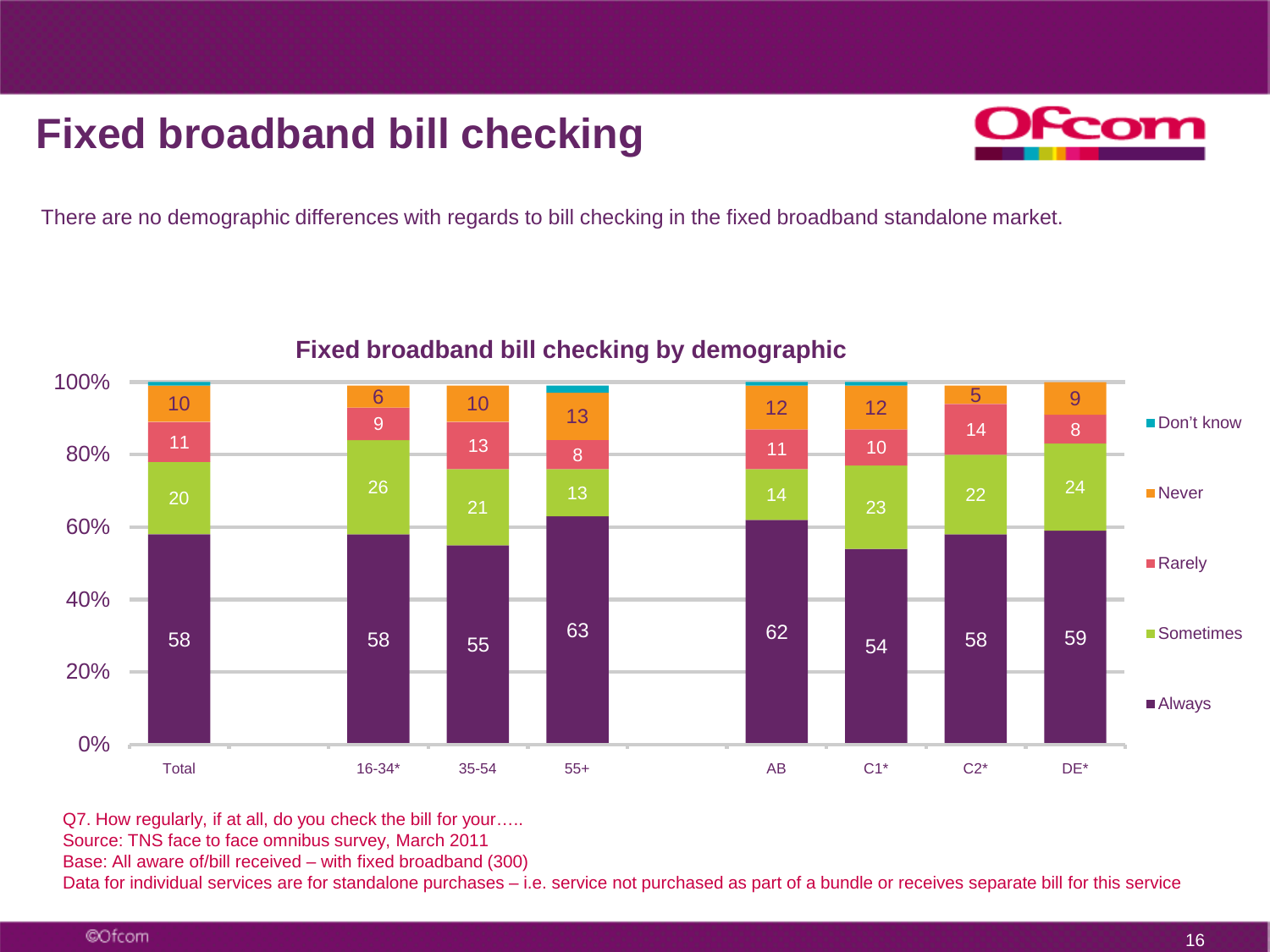## **Bundled purchasers (single bill) – bill checking**

As noted earlier – bill checking is more common for bundles than most standalone services (with the exception of fixed line).

Older consumers in this market are more likely than average to say they always check their bill (75%) compared to behaviour amongst younger consumers in this market (60% for 16-34 year olds and 56% amongst 35-44 year olds).

DE socio-economic groups were significantly more likely to say they always check their bill (75%) compared to AB groups (53%).



#### **Bundle bill checking by demographic**

Q7. How regularly, if at all, do you check the bill for your…..

Source: TNS face to face omnibus survey, March 2011

Base: All aware of bill received – with Bundle (626)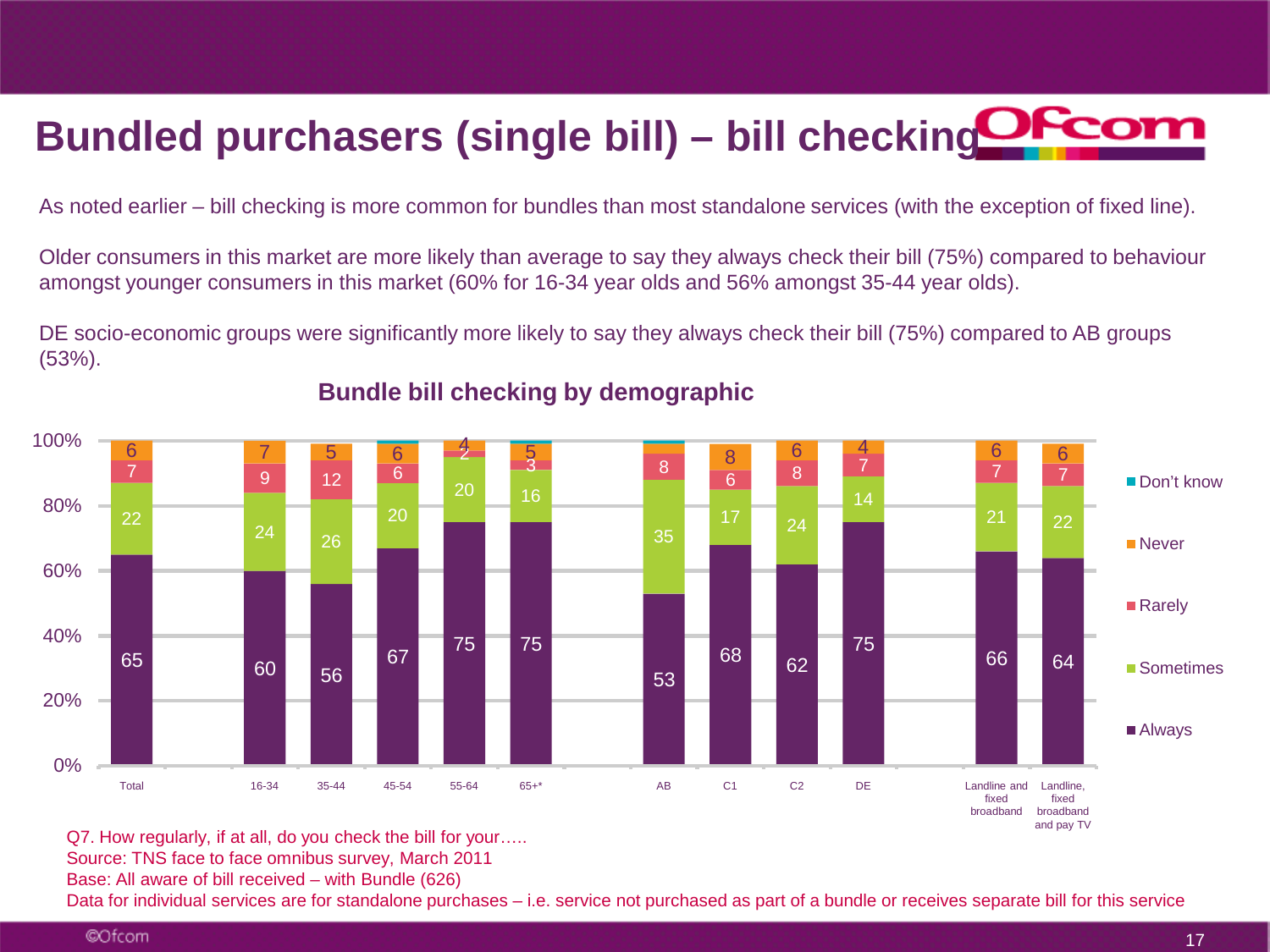### **Mobile contract bill checking**



Consumers are as likely to check their mobile bill as they are to check their fixed broadband and Pay TV bills – around four in five consumers in each of these markets say they check their bills at least sometimes.

Bill checking is more common amongst older consumers (55+) where almost three-quarters say they always check their mobile bill. There were fewer variations by socio-economic group. C2's were the only group less likely than average to check their bill at least sometimes.



#### **Mobile contract bill checking by demographic**

Q7. How regularly, if at all, do you check the bill for your…..

Source: TNS face to face omnibus survey, March 2011

Base: All aware of/bill received – with mobile contract (643)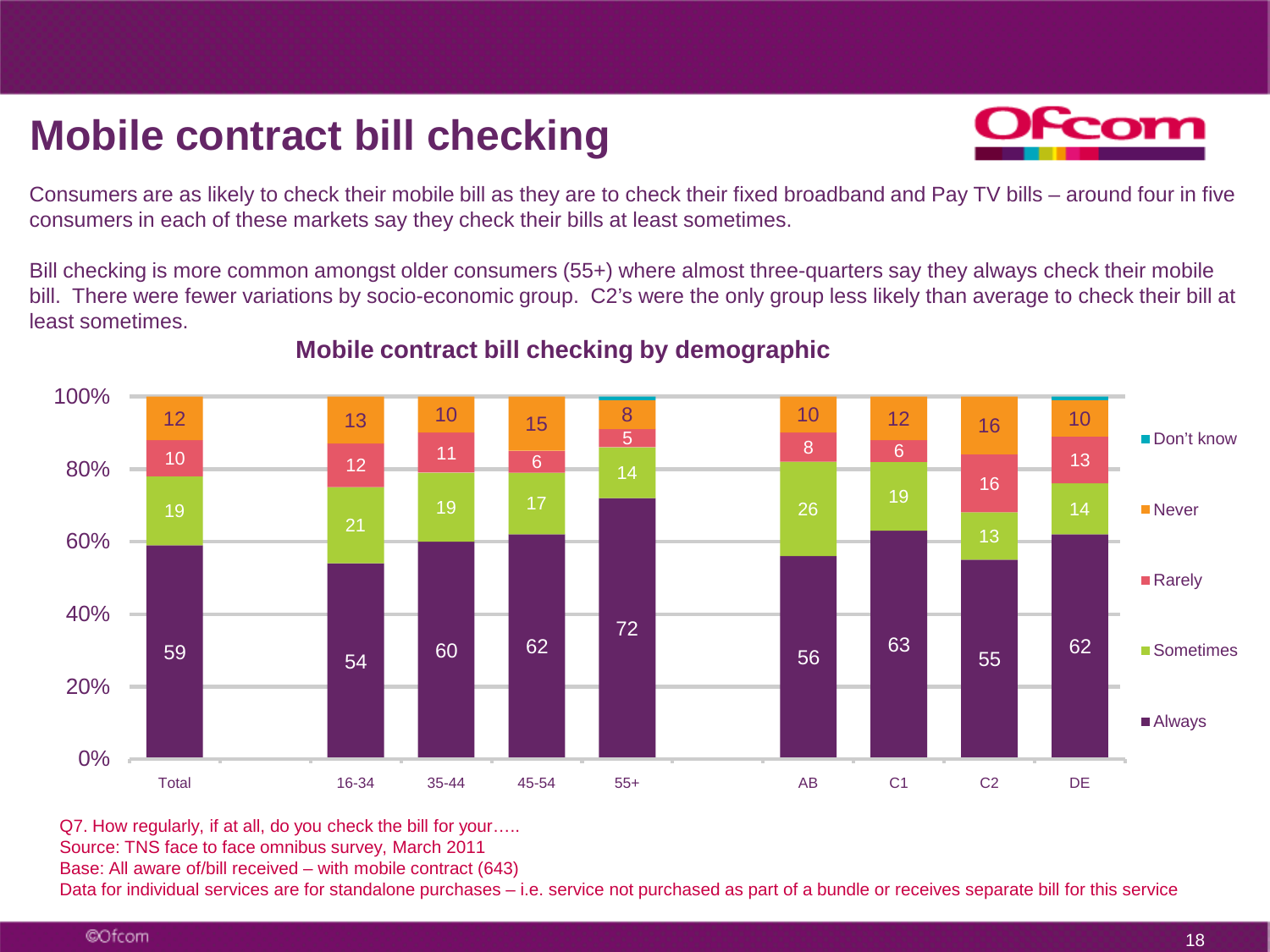### **Pay TV bill checking**



The Pay TV standalone market is where non-receipt of a bill is highest (37% say they do not receive a bill). Amongst those who receive a bill in this market just over half (56%) always check this while a fifth say they rarely or never check their bill.

There were some variations on bill checking behaviour by demographic – C2DE socio-economic groups were more likely than ABC1's to say they always check their bill (62% vs. 53%) and less likely to say they never do so (9% vs. 17%).



#### **Pay TV bill checking by demographic**

Q7. How regularly, if at all, do you check the bill for your…..

Source: TNS face to face omnibus survey, March 2011

Base: All aware of bill received – with Pay TV (241)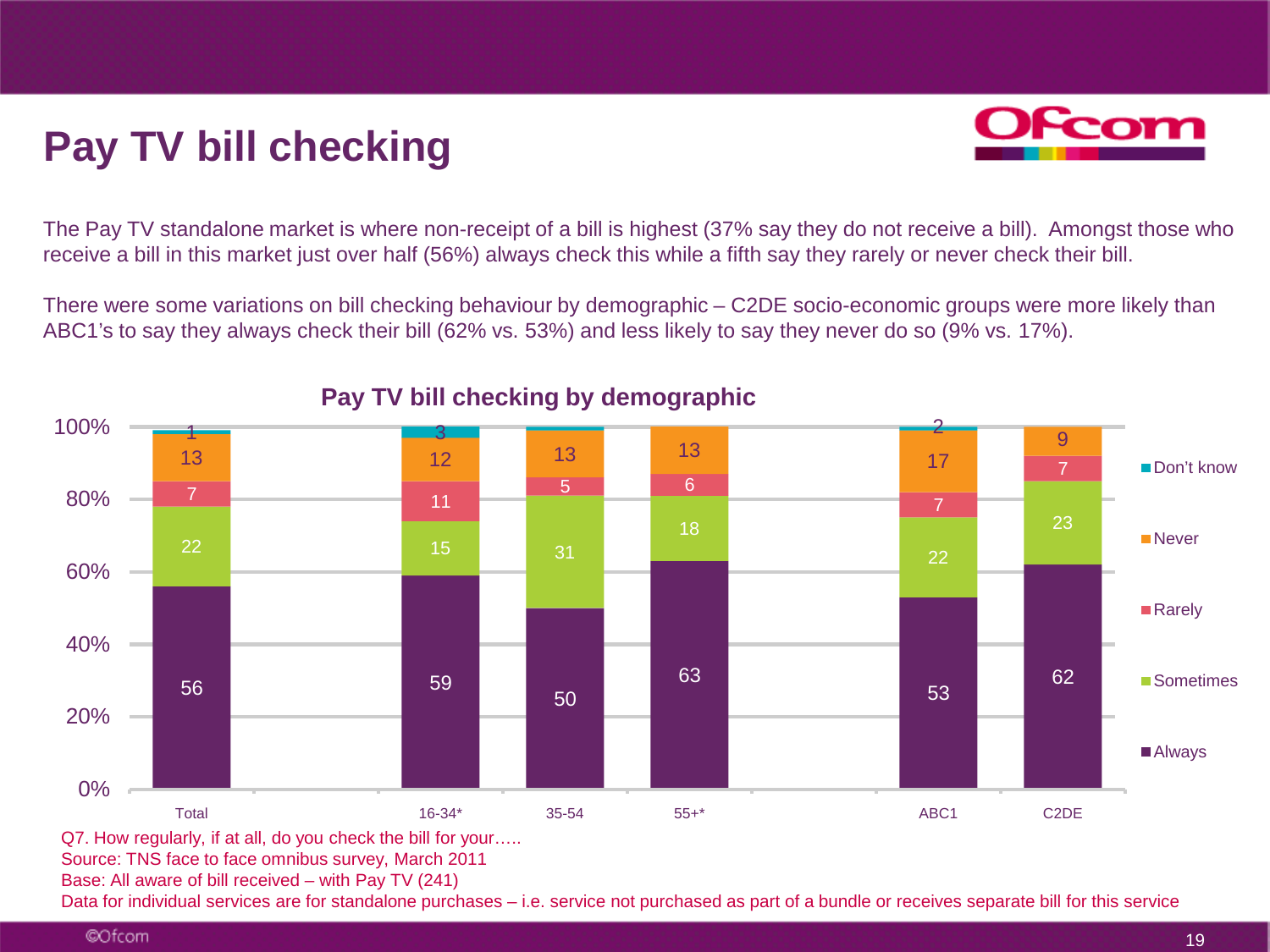### **Ease of accessing bills – by market**



Amongst those consumers who receive a bill in each market most thought it would be very or fairly easy to access their bill if they needed to.



#### **Ease of accessing bills**

Q8. How easy or difficult would it be for your to access the most recent bill for your….

Source: TNS face to face omnibus survey, March 2011

Base: All aware of bill received - with fixed line (709), fixed broadband (300), mobile contract (643), Pay TV (241), Bundle (626) Data for individual services are for standalone purchases – i.e. service not purchased as part of a bundle or receives separate bill for this service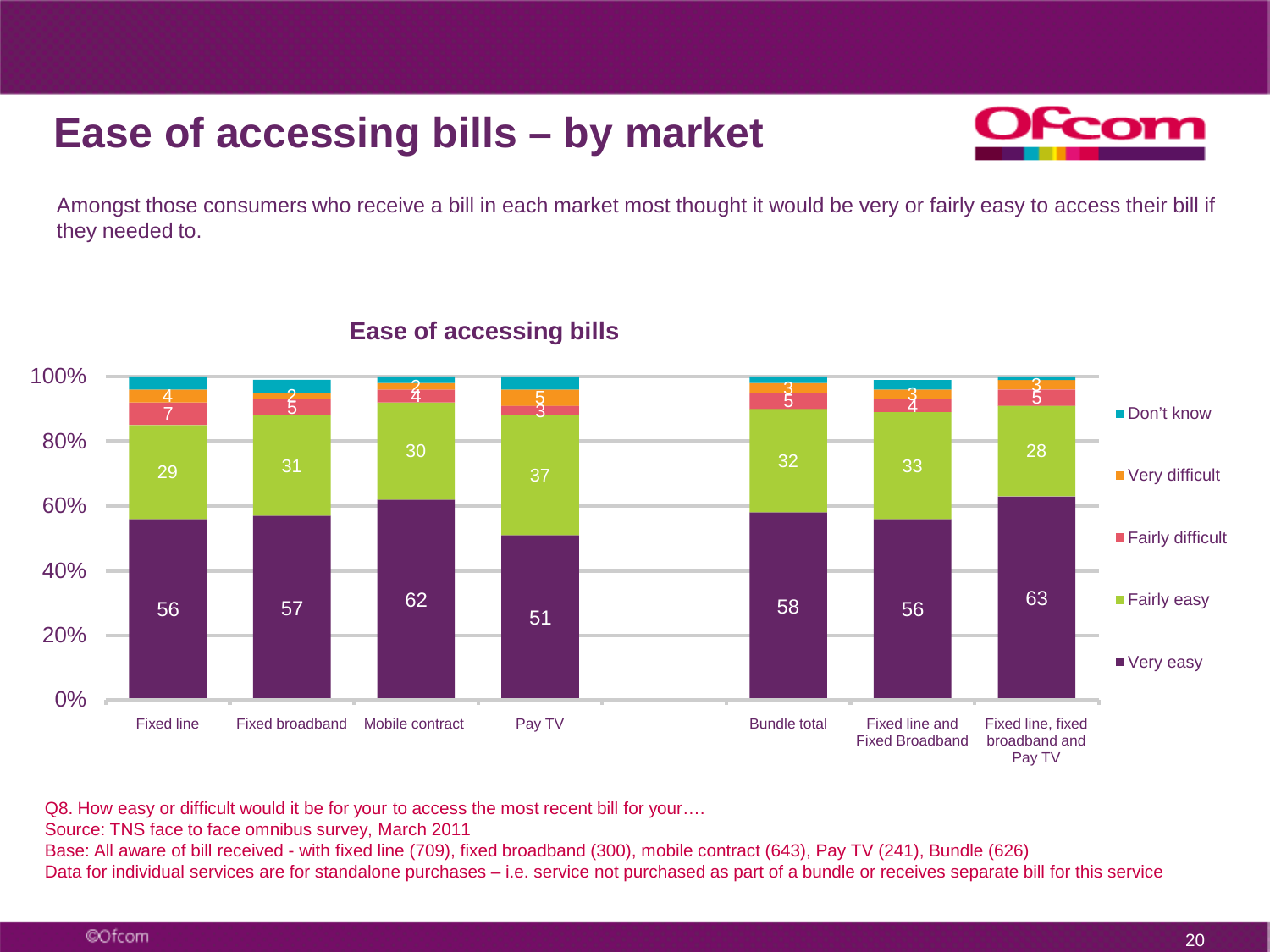### **Time taken to access bill – by market**



While most decision makers, aware that they receive a bill, in each market said they would be able to source their most recent bill in up to 5 minutes a minority said it would take more than 30 minutes or they would not be able to access it at all. Fixed line and Pay TV markets indicated the highest proportions stating they would be unable to access their latest bill (6% and 5% respectively)

Accessing bills is unsurprisingly easier amongst those who regularly check them i.e. those who always check their bills tend to say it would take less than 5 minutes to access the latest one. However, even amongst those who rarely or never check their bill most estimate would take them between 5-10 minutes to access it.

|                                                           | <b>Fixed line</b> | <b>Fixed broadband</b> | <b>Bundle</b> | <b>Mobile contract</b> | Pay TV           |
|-----------------------------------------------------------|-------------------|------------------------|---------------|------------------------|------------------|
| Up to 5 minutes                                           | 57%               | 57%                    | 65%           | 64%                    | 58%              |
| 5-10 minutes                                              | 22%               | 27%                    | 23%           | 24%                    | 22%              |
| 11-20 minutes                                             | 3%                | 4%                     | 3%            | 3%                     | 3%               |
| 21-20 minutes                                             | 1%                | 2%                     | 1%            | 1%                     | 1%               |
| More than 30 minutes                                      | 4%                | 2%                     | 2%            | 2%                     | 3%               |
| Don't know                                                | 7%                | 6%                     | 3%            | 4%                     | 8%               |
| Can't access                                              | 6%                | 1%                     | 2%            | 2%                     | 5%               |
| <b>Average time</b><br>(excluding DK and<br>can't access) | <b>6 minutes</b>  | <b>6 minutes</b>       | 5 minutes     | <b>6 minutes</b>       | <b>6 minutes</b> |

Q10. How long do you think it would take you to access the most recent bill for your….

Source: TNS face to face omnibus survey, March 2011

Base: All aware of/bill received - with fixed line (709), fixed broadband (300), mobile contract (643), Pay TV (241), Bundle (626)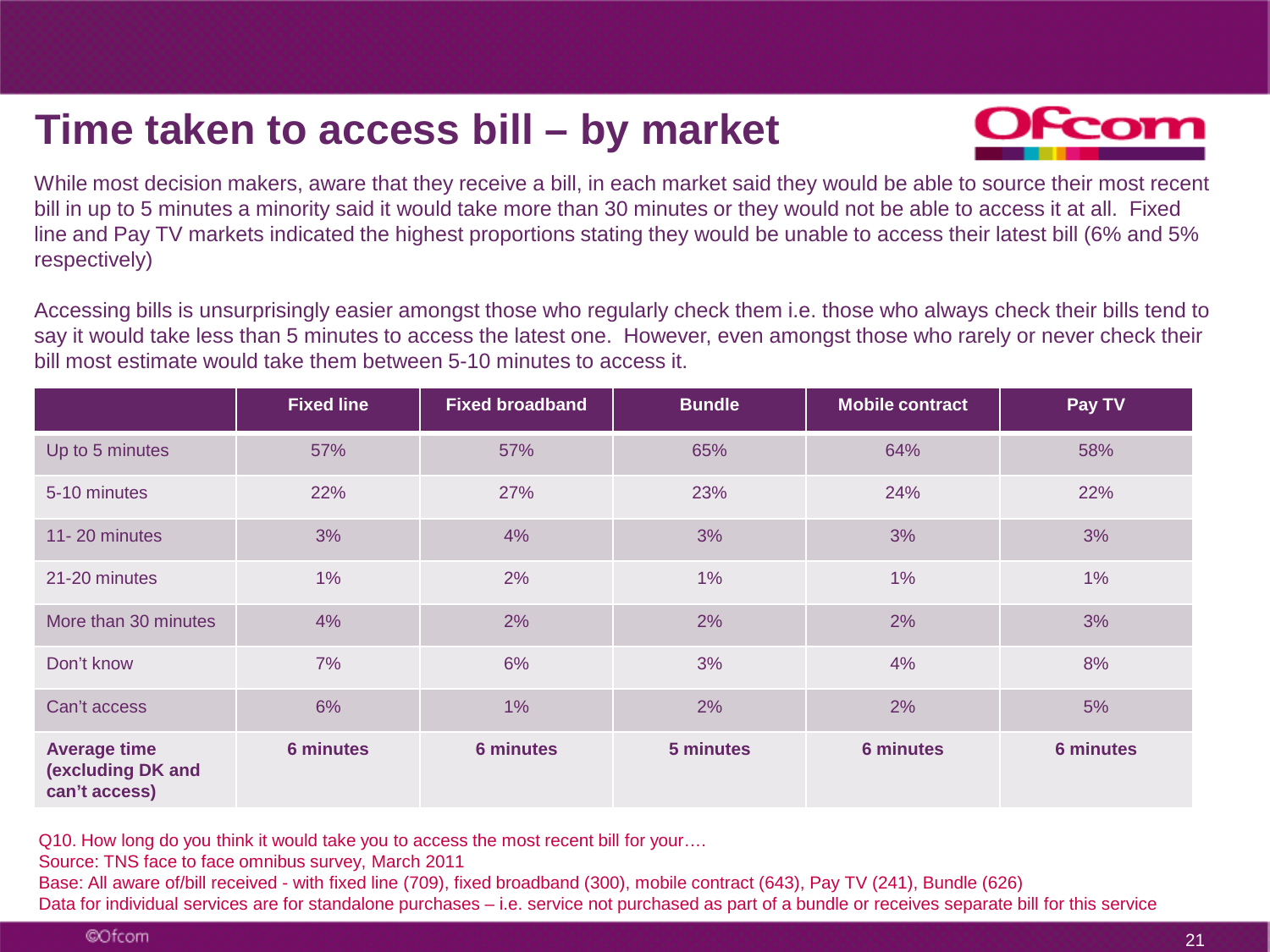### **Annex A: Questionnaire 1**



ASK ALL

Q1. Which of these services are in your household? MULTICODE

A mobile phone

A landline phone

Fixed line broadband (access through a phone line or cable service (high speed access which is always on, so the home phone and the internet can be used at the same time, you may use a wireless connection)

TV services with additional channels that you pay to receive (Pay TV)

None of these – SINGLE CODE

(DK\CR)

#### ASK ALL

Q2. Which, if any, of these services are you primarily or jointly responsible for - in terms of deciding which supplier or network to use or paying the bill?

- …land line phone
- …mobile phone
- …fixed-line broadband
- …Pay TV

#### ASK ALL RESPONSIBLE FOR MOBILE

Q3. Which of these best describes the main mobile phone package that you use? SINGLE CODE Prepay/Pay as you go Monthly contract **Other** Don't know

#### ASK ALL RECEIVING AND RESPONSIBLE FOR MORE THAN ONE SERVICE

Q4. Do you receive any of these services as part of an overall deal, bundle or package from the same supplier? READ OUT SERVICES SHOWN THAT RESPONDENT IS RESPONSIBLE FOR

- …land line phone
- …mobile phone
- …fixed-line broadband
- …Pay TV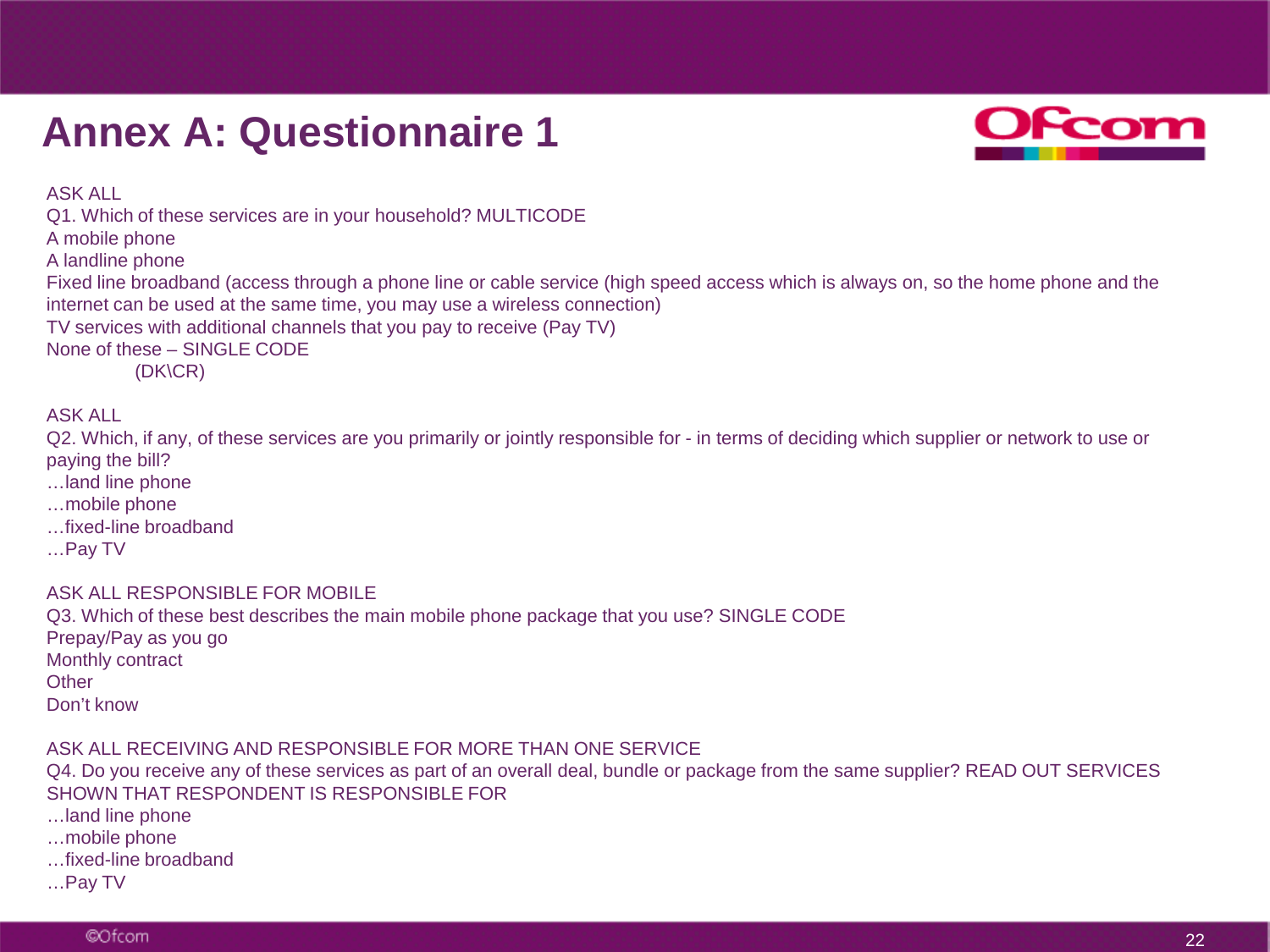### **Annex A: Questionnaire 1**



ASK RECEIVING MORE THAN ONE SERVICE FROM SINGLE SUPPLIER Q5. Do you receive one bill or more than one bill for this package of services? SINGLE CODE One bill – CONTINUE TO ASK ABOUT PACKAGE FOR SERVICES More than one bill – CONTINUE TO ASK ABOUT SEPARATE SERVICES BUT WILL NEED ANALYSIS OF THESE RESPONDENTS AS A SEPARATE GROUP (i.e. PACKAGE WITH SEPARATE BILLS) Don't know

#### ASK FOR ALL SERVICES RESPONSIBLE FOR INCLUDING THOSE WITH PACKAGE

Q6. Do you receive a paper bill, an online bill or both for your…ALLOW CODE FOR NO BILL

- …land line phone
- …mobile phone
- …fixed-line broadband
- …Pay TV

…package of services – ONLY IF SINGLE BILL RECEIVED FOR SERVICES INCLUDED Paper bill

Online bill

Both

- Do not receive a bill
- DK.

ASK ALL AWARE OF TYPE OF BILL RECEIVED

Q7. How regularly, if at all do you check the bill for your [INSERT SERVICE/PACKAGE]?

- …land line phone
- …mobile phone
- …fixed-line broadband
- …Pay TV

…package of services – ONLY IF SINGLE BILL RECEIVED FOR SERVICES INCLUDED

- Always
- **Sometimes**
- Rarely
- **Never**
- **DK**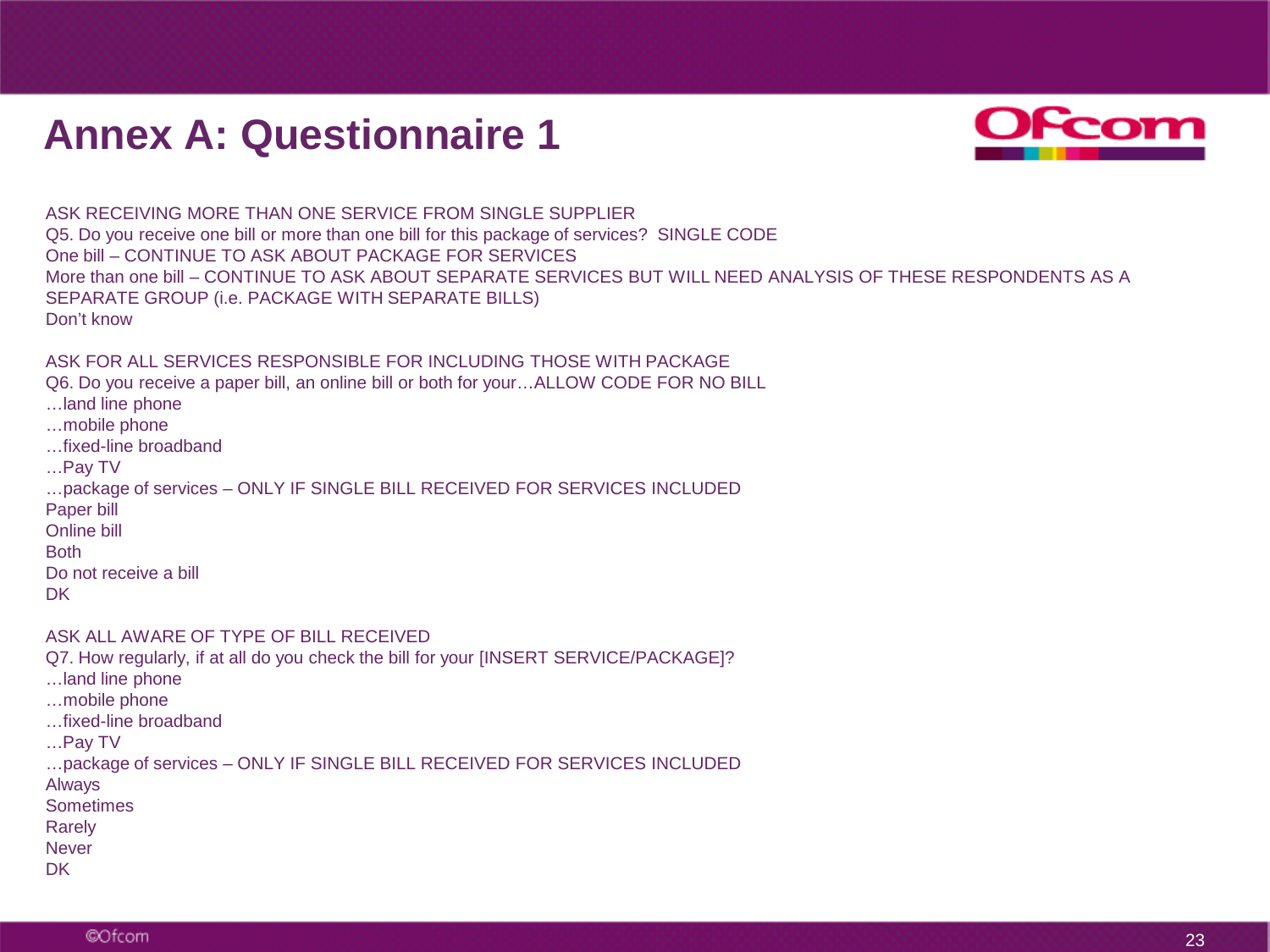### **Annex A: Questionnaire 1**



#### ASK ALL AWARE OF TYPE OF BILL RECEIVED

Q8. How easy or difficult would it be for you to access the most recent bill for your [insert service] if you needed to? SINGLE CODE Very easy Fairly easy Fairly difficult

Very difficult

Don't know

#### ASK ALL WHO SAID IT WAS DIFFICULT FOR THEM TO ACCESS THEIR BILL

Q9. Why is it difficult for you to access your [insert service] bill? MULTICODE/ Don't know online details/password Cannot access internet at home Paper bill not kept at home Not sure where paper bill is Don't keep copies of bill/throw bill away Other (specify) Don't know

#### ASK ALL AWARE OF TYPE OF BILL RECEIVED

Q10. How long do you think it would take you to access the most recent bill for your [insert service] if you needed to? SINGLE CODE Less than 5 minutes 5-10 minutes 10-20 minutes 20-30 minutes More than 30 minutes Could not access it at all/do not have it anymore Don't know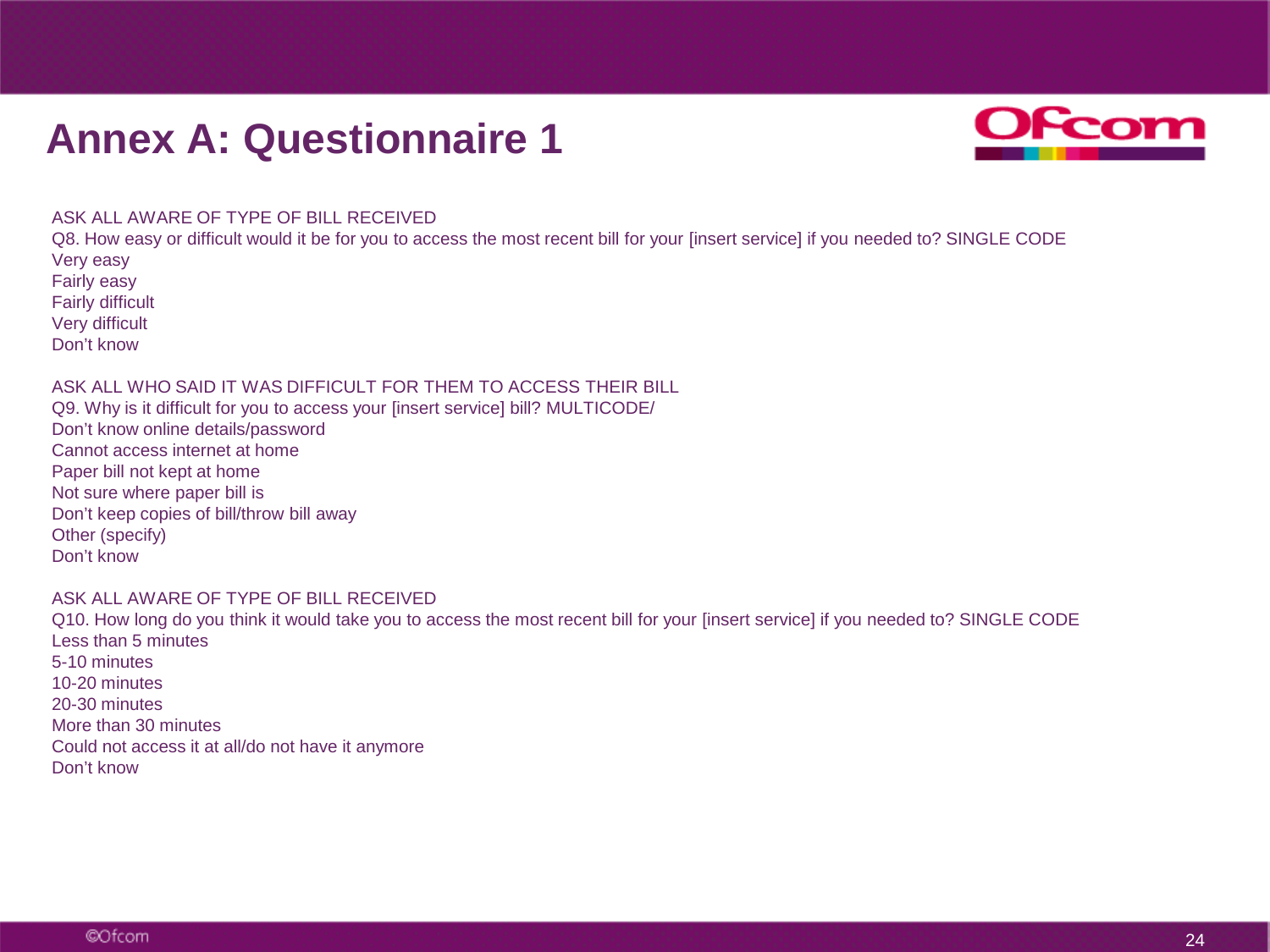### **Annex B: Questionnaire 2**



ASK ALL

Q1. Which of these services are in your household? MULTICODE

A mobile phone

A landline phone

Fixed line broadband (access through a phone line or cable service (high speed access which is always on, so the home phone and the internet can be used at the same time, you may use a wireless connection)

TV services with additional channels that you pay to receive (Pay TV)

None of these – SINGLE CODE

(DK\CR)

ASK ALL

Q2. Which, if any, of these services are you primarily or jointly responsible for - in terms of deciding which supplier or network to use or paying the bill?

- …land line phone
- …mobile phone
- …fixed-line broadband
- …Pay TV

#### ASK ALL RECEIVING AND RESPONSIBLE FOR MORE THAN ONE SERVICE

Q4. Do you receive any of these services as part of an overall deal, bundle or package from the same supplier? READ OUT SERVICES SHOWN THAT RESPONDENT IS RESPONSIBLE FOR

…land line phone

- …mobile phone
- …fixed-line broadband
- …Pay TV